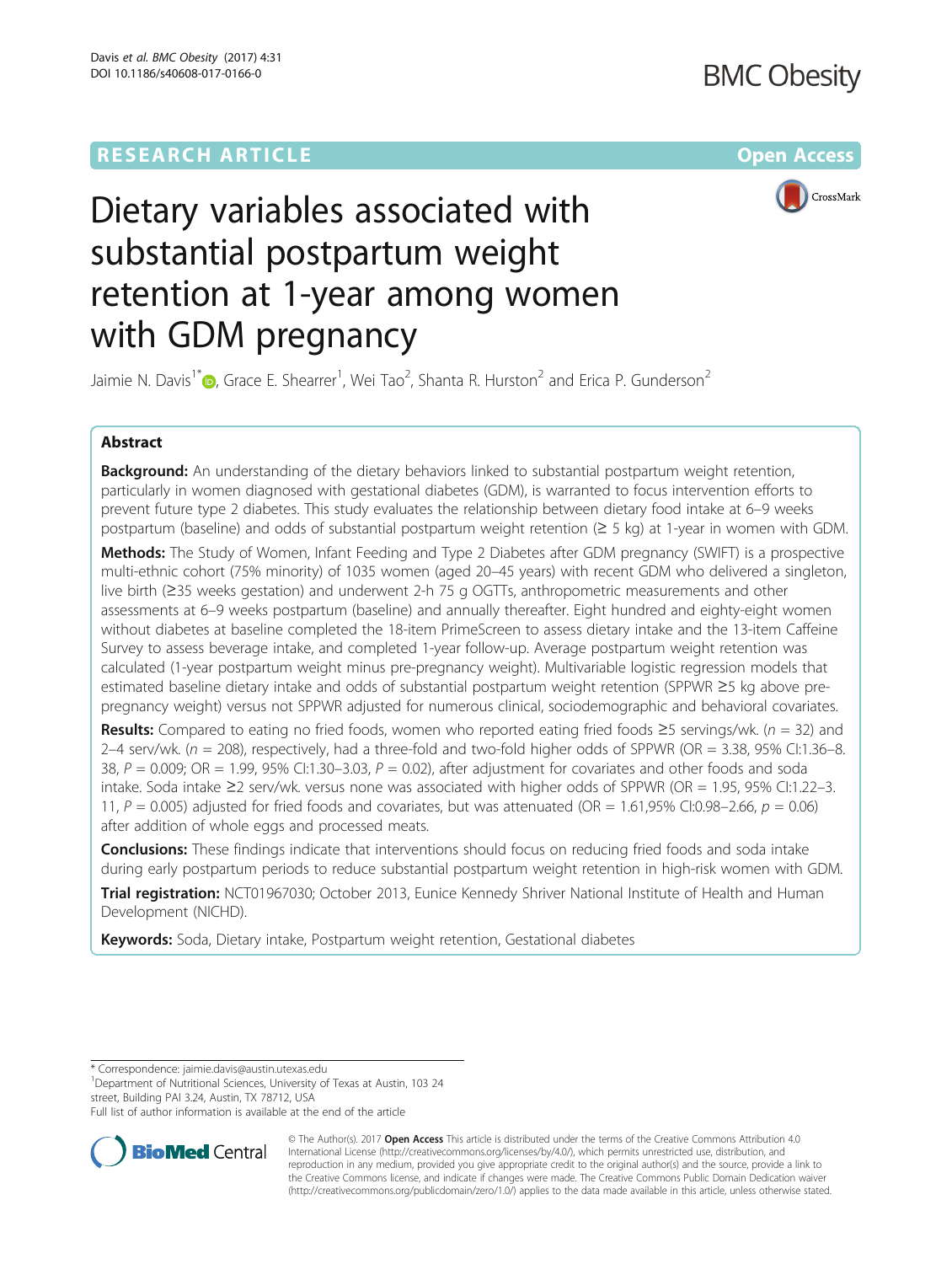## Background

Gestational diabetes mellitus (GDM), defined as glucose intolerance with onset or first recognition during pregnancy, is one of the most common complications in pregnancy, representing about 19% of pregnancies annually, using the new International Association of the Diabetes and Pregnancy Study Groups (IADPSG) criteria [[1\]](#page-11-0). Being overweight or obese before pregnancy, as well as excessive gestational weight gain (GWG), are leading risk factors for developing GDM [\[2, 3](#page-11-0)]. Women with GDM compared to women with normoglycemic pregnancies are seven times more likely to develop type 2 diabetes (T2D) later in life [[4\]](#page-11-0). Postpartum weight change appears to influence future risk of T2D in women with a history of GDM. In more than 600 Hispanic women with GDM, a postpartum weight gain of 4.5 kg was independently associated with a twofold increase in the risk of developing diabetes [[5\]](#page-11-0). In a prospective cohort study with up to 18 years of follow-up among 1695 primarily Caucasian GDM women, each 5 kg increment of weight gain after GDM was associated with a 27% higher risk of developing T2D [[6\]](#page-11-0). Pregnancy weight retention can vary greatly, with 20% of women in general having substantial postpartum weight retention (SPPWR), defined as  $\geq$ 5 kg at 1 year postpartum [\[7](#page-11-0)], and women with GWG above recommendations retaining the most weight [[8\]](#page-11-0).

Identifying dietary predictors of SPPWR, particularly in GDM women, would focus behavioral intervention efforts for weight reduction. A large national retrospective study showed that women with GDM compared to their counterparts without GDM were significantly less likely to meet the five or more servings of fruit and vegetable recommendations [[9\]](#page-11-0). Recently, there have been a handful of randomized controlled trials targeting postpartum weight reduction in GDM women [\[10](#page-11-0)]. A lifestyle intervention for 397 postpartum women (45% African American) who were overweight/obese reported that lower junk food at six weeks postpartum was associated with greater weight loss at 12, 18 and 24 months postpartum [[11](#page-11-0)]. In the KAN-DO postpartum nutrition intervention study with 308 women who were overweight/obese [[12\]](#page-11-0), only energy intake at baseline (2– 7 months postpartum) was a significant negative predictor of weight change at 12–17 month follow-up. A cluster-randomized controlled trial of 2280 women with GDM randomized to usual care or lifestyle (diet + physical activity) perinatal intervention found that the intervention group retained less weight at 6 months postpartum than the usual care group, but the weight retention was markedly attenuated at 12 months postpartum [\[13\]](#page-11-0). All of the above intervention studies are fairly non-specific and target a variety of healthful dietary and/or physical activity behaviors.

The purpose of this study was to evaluate if the intake of specific food and beverages at 6–9 weeks postpartum predicts SPPWR at 1-year in women after GDM pregnancy. We hypothesized that women who consume high amounts of high fat foods (such as processed meats, butter and fried foods), regular soda, sweet grains, and low amounts of dietary fiber, low-fat dairy, lean meats, whole grains, fruit and vegetables at 6–9 weeks postpartum will have higher odds of SPPWR at 1-year postpartum.

### **Methods**

#### Study participants and setting

Data is from the Study of Women, Infant Feeding, and Type 2 Diabetes After GDM Pregnancy (SWIFT), which is a prospective, observational cohort of 1035 women with GDM pregnancy who delivered a singleton, live birth ≥35 weeks of gestation, 20–45 years, and no history of diabetes [[14\]](#page-11-0). SWIFT women were recruited from 12 Kaiser Permanente medical centers and medical office facilities from 2008 to 2011 throughout the 5000 mile<sup>2</sup> northern California region. Women were diagnosed with GDM between 24 and 34 weeks gestation using the Carpenter and Coustan critera [[15](#page-11-0)]. The complete description of the methods and main outcomes of the study have been previously reported [\[14, 16](#page-11-0)]. The Kaiser Permanente Institutional Review Board approved this study protocol. This current analysis only uses data collected during pregnancy, and at study baseline (6–9 weeks postpartum) and 1-year postpartum.

#### Sample selection

Of 1035 women in the SWIFT Study, 21 were excluded due to elevated fasting glucose ≥126 mg/dL, or 2-h glucose ≥200 mg/dL at 6–9 weeks postpartum diagnostic of diabetes, two were ineligible with an infant born <35 weeks gestation, and two women dropped out at baseline. We also excluded 28 women missing beverage intake at baseline, 65 women missing 1-year postpartum body weight measurements, and 29 women missing dietary intake at baseline or glucose tolerance status at 1-year follow up. Therefore, this analysis included 888 women.

#### Overview of data collection

SWIFT participants provided written informed consent to participate in three in-person visits at 6–9 weeks (baseline), 1-year and 2-years postpartum [[14](#page-11-0)]. At each study visit, trained research staff administered the 2-h 75 g oral glucose tolerance tests (OGTT), measured weight and height, and administered surveys to collect information on dietary intake and other behaviors, socio-demographics, infant feeding practices and other attributes. Both interviewer and self-administered questionnaires collected information on socio-demographics,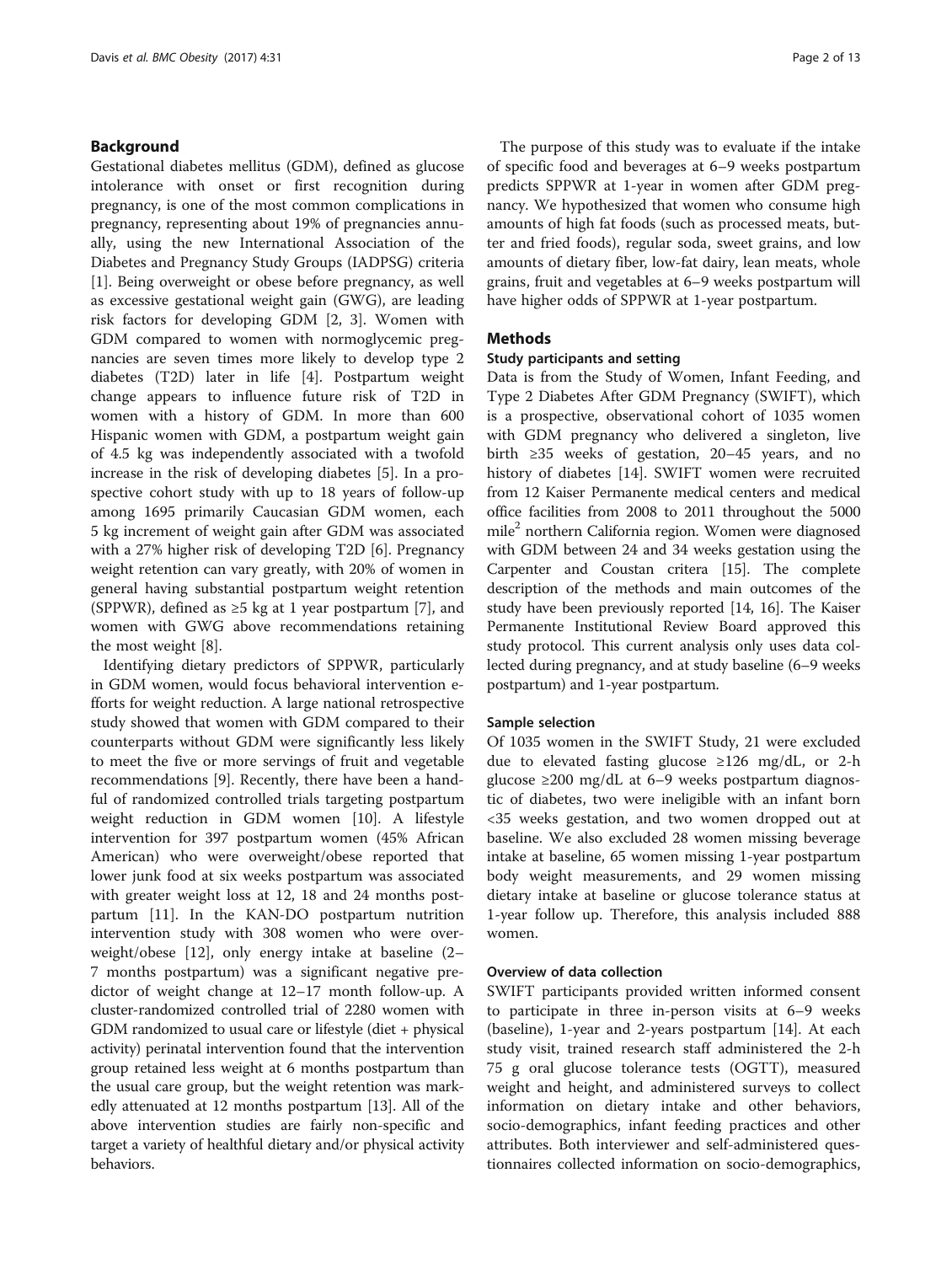age, race/ethnicity, family history of diabetes, previous GDM diagnosis, enrollment in special supplemental nutrition program for Women, Infants, and Children (WIC), medical history, and previous contraception.

#### Clinical perinatal maternal and infant data

Prenatal and delivery characteristics were obtained from electronic medical records (EMR) that included prenatal laboratory results and dates of GDM diagnosis from 3-h 100 g oral OGTTs, pre-pregnancy weight, weight at delivery, pregnancy complications, and type of GDM treatment. Gestational weight gain (kg) was defined as the last weight before delivery minus reported prepregnancy weight [\[14](#page-11-0)]. The EMR also provided data on newborn birth weight, length, and gestational age.

#### Anthropometry

Pre-pregnancy weight was self-reported and validated with measurements within one year prior to pregnancy, and first trimester measured weights. At 6–9 weeks and 1-year postpartum women were weighed on a calibrated digital scale (Tanita, Model WB110A, 100A) to the nearest 0.1 lb. in light clothing. Height was measured in bare feet to the nearest centimeter using a stadiometer (Seca, Model 69,072) [\[14\]](#page-11-0). Gestational weight gain (GWG) categories (within or below vs. excessive) for prepregnancy BMI were determined by the Institute of Medicine (IOM) [\[17](#page-11-0)]. Postpartum weight retention was calculated by subtracting the pre-pregnancy weight from weight at 1-year postpartum. Participants were categorized by SPPWR defined as ≥5 kg retained, or not SPPWR defined as <5 kg retained at 1-year postpartum [\[18\]](#page-11-0).

#### Infant feeding

Infant feeding practices, including breastfeeding intensity and duration, and formula feeding were assessed prospectively from delivery via feeding diaries, telephone calls at 1 month post-delivery, and monthly mailed questionnaires. Women were asked to report number of breast-milk and/or formula feeding episodes per 24-h, quantity of formula per feeding, and total number of feedings per day from birth to one month, and the average of these same frequencies within the past week and return the surveys each month. At study visits, research staff also administered questionnaires to assess infant feeding practices during baseline (6–9 weeks) and 1-year postpartum in-person visits [[14\]](#page-11-0). For these analyses, breastfeeding duration was used as a covariate in the models.

#### Oral glucose tolerance test

Two-hour 75 g OGTTs were performed at the baseline exam (6–9 weeks postpartum) and at follow-up exams at 1-year postpartum. Fasting and 2-h plasma samples were stored at −70 °C until assayed. Plasma glucose was analyzed enzymatically with the Hitachi 917 Autoanalyzer by the University of Washington, Northwest Lipid Metabolism and Diabetes Research Laboratory. The Diabetes Endocrinology Research Center Immunoassay Core Laboratory performed the assay of total immunoreactive insulin (microunits/mL) using a double-antibody radioimmunoassay with high precision.

## Glucose tolerance classification

Glucose tolerance was defined as normal, glucose intolerant [e.g., prediabetes (Pre-DM) defined as impaired fasting glucose (IFG) between 100 and 125 mg/dL, and impaired glucose tolerance (IGT) for 2-h 75 g post glucose between 140 and 199 mg/dL, or diabetes (DM) based on the American Diabetes Association diagnostic criteria for the 2-h 75 g OGTT (fasting  $\geq$ 126 mg/dL and/or 2-h  $\geq$  200 mg/dL) and a repeat OGTT for women with elevated values [\[19](#page-11-0)]. The transition in glucose tolerance from baseline to 1-year postpartum was classified into one of three groups: Normal at both baseline and 1-year follow-up ( $n = 376$ ); Pre-diabetes Pre-DM at baseline and no diabetes (DM at 1-year  $(n = 261)$ ; and progression from normal tolerance to prediabetes (Pre-DM) or DM at 1-year ( $n = 257$ ).

#### Maternal dietary intake and physical activity

At 6–9 weeks, women completed the 18-item PrimeScreen to assess dietary intake of total energy (kcal/d), total and animal fat (% of kcals), dietary fiber (% of kcals), dark leafy green vegetables, cruciferous vegetables (broccoli), carrots, other vegetables, citrus fruits, fruits, sweet grains, whole grains, whole and low-fat dairy products, pasta/rice/noodles, whole eggs, margarine, high fat and lean meats, and fried foods. The PrimeScreen was reduced from 135 items to 18 items, and includes the most frequently consumed foods based on data from the Nurses Health Study [[20](#page-11-0)] and the Health Professional study [\[21](#page-11-0)]. The 18 item PrimeScreen was validated against the 131-item semi-quantitative food frequency questionnaire (SSFQ) and plasma levels of selected nutrients in a sample of 160 multi-ethnic men and women [[22\]](#page-11-0). Participants completed the PrimeScreen twice, two to four weeks apart, and reproducibility correlation coefficients were moderate to strong, ranging from 0.50 to 0.87. The correlation coefficients between the PrimeScreen and the SFFQ were weak for dark leafy vegetables (0.44), sweet grains (0.48), moderate for dietary fiber (0.58), saturated fat (0.59), animal fat (0.55), cruciferous vegetables (0.64), fruits (0.58), citrus fruits (0.61), whole milk dairy (0.71), margarine (0.67), whole grains (0.51), pasta, rice, and noodles (0.51), beef, pork or lamb 0.63), and fried foods (0.69), and strong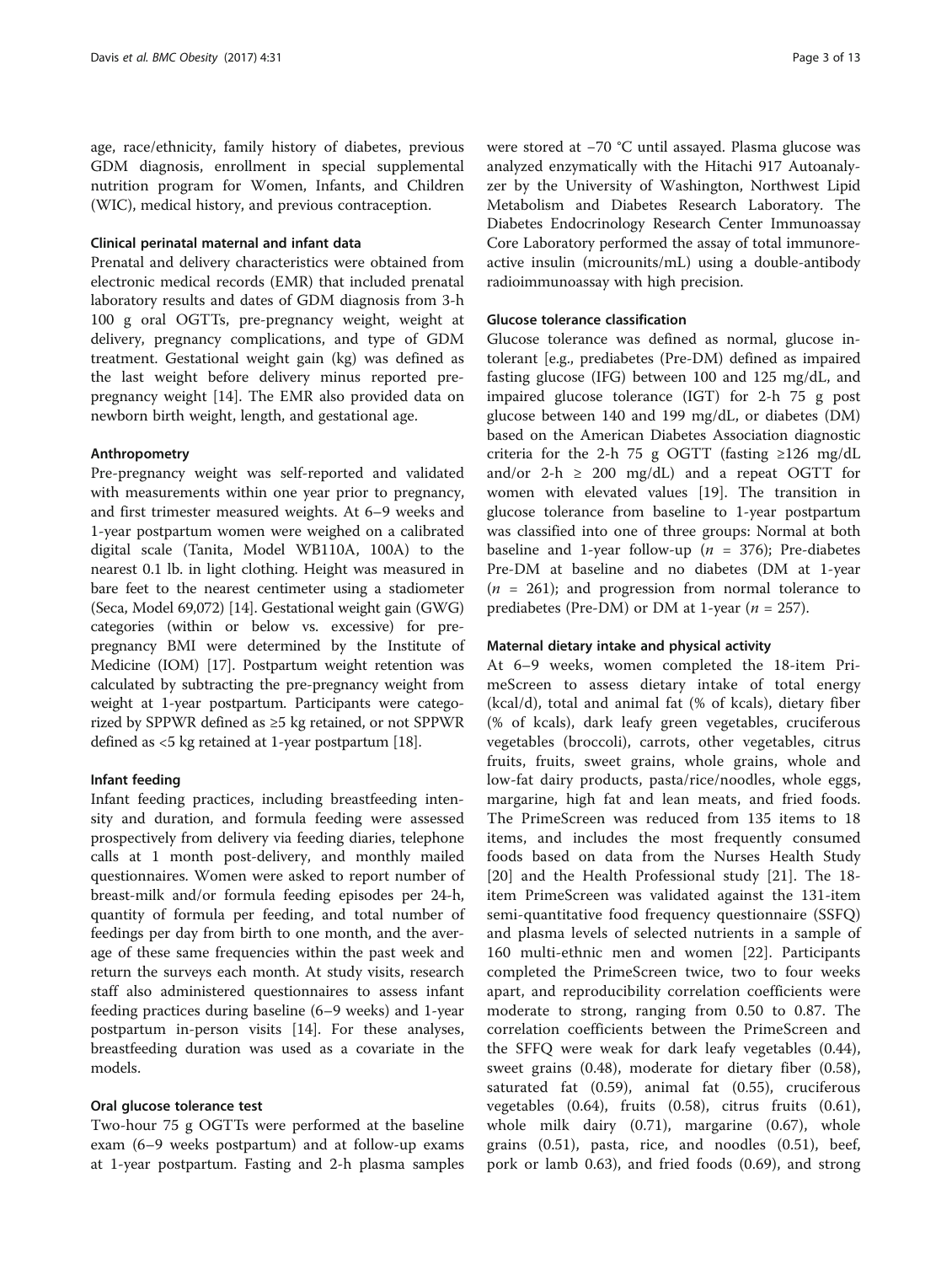for carrots (0.70), low-fat dairy (0.71), eggs (0.82), and processed meats (0.74). The PrimeScreen did not include questions on SSB intake, thus the 13-item Caffeine Questionnaire, developed by Fred Hutchinson Cancer Center was also administered. This questionnaire identified frequency of regular soda (with and without caffeine) and diet soda (with and without caffeine) intake at 6–9 weeks postpartum. This questionnaire has been used to assess beverage consumption in other adult populations [\[23](#page-11-0)]. The frequency of consumption was reported in nine categories ranging from "never or less than once per month" to "six or more per day". A medium serving size was defined as a 12-oz can of soda, and based on these guidelines, women reported their usual serving size per day as small, medium, or large. However, given the rather small percentage of women reporting daily intake of SSB intake, the responses were collapsed into the following categories: never, 1–3 servings per month, 1 serving per week, and 2–4+ servings per week. Dietary intake from the PrimeScreen and the Caffeine questionnaire were analyzed separately.

Physical activity was measured at baseline and 1-year postpartum with the Pregnancy Physical Activity Questionnaire, which is a 32-item, semi-quantitative, validated questionnaire (reproducibility measures of 0.78 to 0.93) that was adapted for the postpartum period [\[14, 24](#page-11-0)].

#### Statistical analyses

Differences in participant characteristics, dietary intake, and physical activity variables between postpartum weight retention categories were assessed using chi-square tests for categorical variables (maternal race, GWG groups, glucose tolerance groups at baseline, breastfeeding intensity and duration categories, glucose tolerance transition groups, and all food groups) and analysis of variance (ANOVA) with F-tests for continuous variables (maternal age, pre-pregnancy BMI, GWG, breastfeeding duration, infant gestation age, infant birth weight, energy intake, dietary fat, fiber and glycemic index).

Variables associated with postpartum weight retention groups, were evaluated via logistic regression models to estimate odds of substantial postpartum weight retention including variables for food and beverage groups. The referent category used was the "healthy" dietary profile (e.g., never ate eggs, processed meats, fried foods, or never drank soda at baseline). Covariates evaluated as potential confounders based on a priori hypotheses included BF duration, maternal education level, prepregnancy BMI, gestational weight gain, birth weight, energy intake, glucose tolerance categories at baseline and transition of glucose tolerance categories (prediabetes or diabetes) from baseline to 1-year postpartum. Next, all food and beverage variables significantly associated with SPPWR in the bivariate chi-square/ ANOVA analysis ( $P < 0.05$ ) were included as covariates in the logistic regression models. SAS for Windows 9.1.3 (SAS Institute Inc., Cary, NC) was used, with significance level set at  $P < 0.05$ .

## Results

Characteristics for the total sample and according to 1 year PPWR categories are shown in Table [1](#page-4-0). Women with substantial PPWR (weight retention ≥5 kg,  $n = 690$ ) at 1-year postpartum compared to those women with normal PPWR (weight retention  $\langle 5 \text{ kg}, n = 198 \rangle$  were younger, Non-Hispanic White (NHW), Non-Hispanic Black (NHB), or Hispanic, had lower education levels, were more likely to receive WIC benefits, had higher pre-pregnancy BMI, increased GWG, higher prevalence of pre-diabetes at baseline, increased transition of prediabetes or T2D at 1-year, and had decreased breastfeeding durations ( $P < 0.02$ ).

Dietary intake and physical activity variables for the whole sample and between the PPWR categories are shown in Table [2](#page-5-0). Using chi-square tests, the following diet variables differed by PPWR categories: whole eggs  $(P = 0.03)$ , processed meats  $(P = 0.03)$ , fried foods  $(P = 0.0005)$ , and soda intake per day  $(P = 0.005)$ .

Given the above diet variables differed by SPPWR, logistic regression analyses were run to further investigate the differences. Unadjusted and adjusted odds ratios for soda and fried food consumption at baseline in predicting SPPWR (≥5 kg) at 1-year postpartum for the total sample are shown in Table [3.](#page-8-0) Mothers who reported drinking soda ≥2 servings per week ( $n = 142$ ) compared to those who reported never drinking regular soda  $(n = 501)$  at baseline had a 2-fold higher odds of SPPWR (OR = 2.31, 95% CI:1.53-3.49,  $P < 0.001$ ). These results remained (OR = 1.95, 95% CI:1.22–3.11,  $P = 0.005$ ) after controlling for a prior covariates (i.e., BF duration, prepregnancy BMI, education level, gestational weight gain, and glucose tolerance transition). However, the odds ratio was attenuated further after adjustment for other food groups (OR = 1.61, 95% CI: 0.98–2.66,  $P = 0.06$ ).

Eating fried foods was associated with higher odds of SPPWR in unadjusted and adjusted models. Consuming ≥5 servings of fried food a week ( $n = 32$ ) versus none  $(n = 295)$  was associated with a threefold higher odds of SPPWR (OR = 3.72, 95% CI:1.74–7.96, P < 0.001), and consuming 2–4 servings per week of fried foods versus none was associated with a two-fold greater odds of SPPWR (OR = 1.99, 95% CI:1.30–3.03,  $P = 0.002$ ). These results for fried foods remained highly significant after adjusting for other food and beverage intake and all a priori covariates (OR = 3.38, 95% CI:3.38–1.36,  $P = 0.009$  for intake of  $\geq 5$  serv/wk., and OR = 1.80, 95%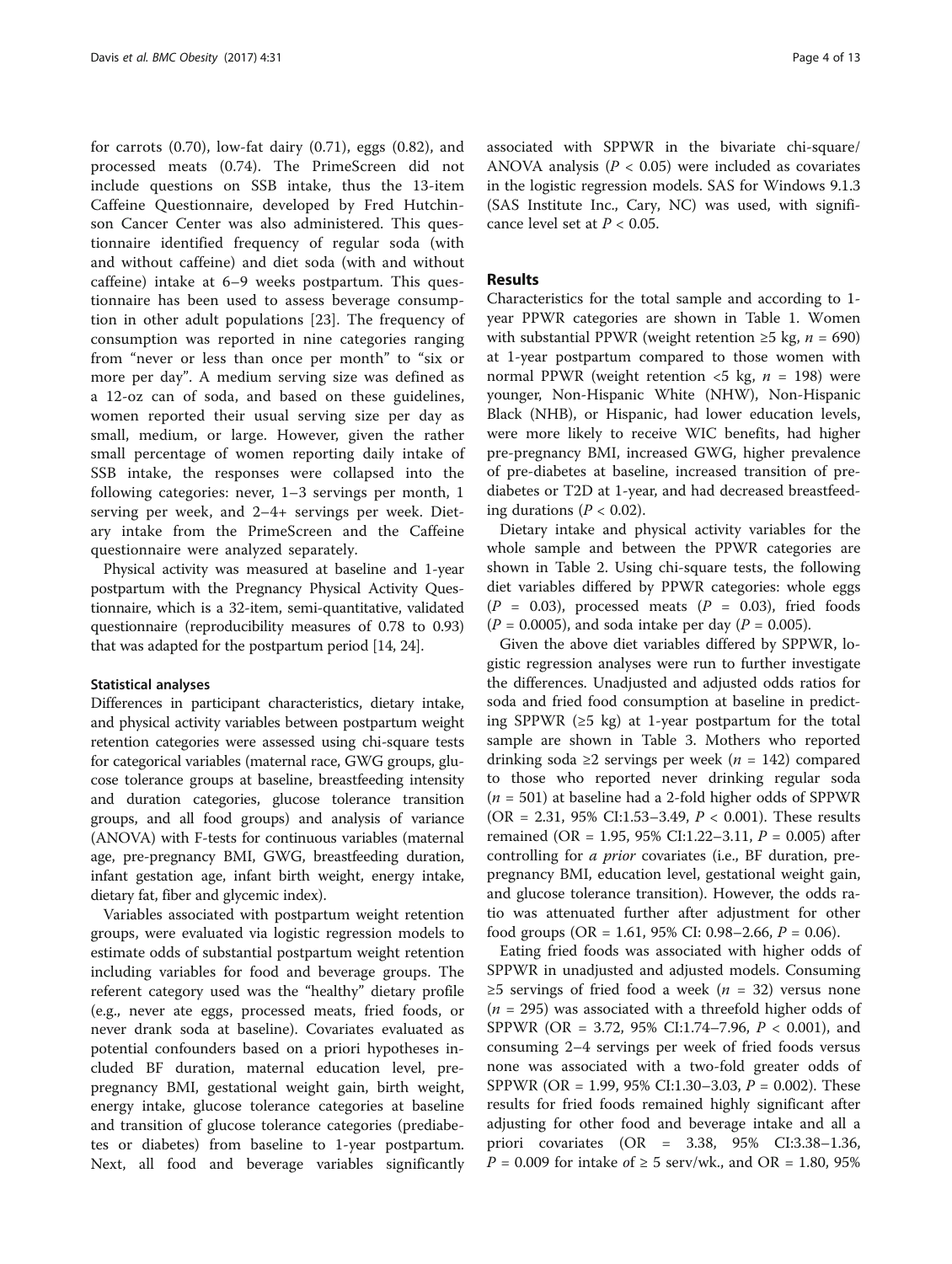<span id="page-4-0"></span>

|  |  | <b>Table 1</b> Prenatal and postpartum characteristics of the women with GDM enrolled into the SWIFT Study ( $N = 888$ ) |  |  |
|--|--|--------------------------------------------------------------------------------------------------------------------------|--|--|
|  |  |                                                                                                                          |  |  |

| Characteristics                                    | Total<br>$N = 888$ | $<$ 5 kg 1-yr. weight<br>retention ( $N = 690$ ) | $\geq$ 5 kg 1-yr. weight<br>retention ( $N = 198$ ) | P-value |
|----------------------------------------------------|--------------------|--------------------------------------------------|-----------------------------------------------------|---------|
| Maternal Age (yr)                                  | $32.6 \pm 4.8$     | $32.9 \pm 4.6$                                   | $31.8 \pm 5.1$                                      | 0.005   |
| Maternal Race/ Ethnicity                           |                    |                                                  |                                                     | 0.005   |
| Non-Hispanic White                                 | 214 (24.1)         | 162 (23.5)                                       | 52 (26.3)                                           |         |
| Non-Hispanic Black                                 | 68 (7.7)           | 44 (6.4)                                         | 24 (12.1)                                           |         |
| Hispanics                                          | 260 (29.3)         | 197 (28.6)                                       | 63 (31.8)                                           |         |
| Asian                                              | 329 (37.1)         | 275 (39.9)                                       | 54 (27.3)                                           |         |
| Other                                              | 17(1.9)            | 12(1.7)                                          | 5(2.5)                                              |         |
| Education level                                    |                    |                                                  |                                                     | < .001  |
| High school or less                                | 207 (23.3)         | 155 (22.5)                                       | 52 (26.2)                                           |         |
| Some college                                       | 245 (27.6)         | 172 (24.9)                                       | 73 (36.9)                                           |         |
| $\geq$ 4 years of college                          | 436 (49.1)         | 363 (52.6)                                       | 73 (36.9)                                           |         |
| Receiving WIC benefits                             |                    |                                                  |                                                     | < 0.001 |
| No                                                 | 668 (75.2)         | 538 (78.0)                                       | 130 (65.7)                                          |         |
| Yes                                                | 220 (24.8)         | 152 (22.0)                                       | 68 (34.3)                                           |         |
| Maternal Pre-pregnancy BMI (kg/m <sup>2</sup> )    | $29.4 \pm 7.1$     | $28.9 \pm 6.7$                                   | $31.1 \pm 8.3$                                      | < .001  |
| Total GWG (kg)                                     | $10.2 \pm 6.6$     | $9.2 \pm 5.9$                                    | $14.0 \pm 7.4$                                      | < .001  |
| Weight Retention at Baseline (kg)                  | $1.2 \pm 6.0$      | $0.1 \pm 5.4$                                    | $5.3 \pm 6.0$                                       | < .001  |
| Breastfeeding Duration (months)                    | $8.9 \pm 7.2$      | $9.3 \pm 7.2$                                    | $7.8 \pm 7.2$                                       | 0.001   |
| Infant Gestational Age (weeks)                     | $39.0 \pm 1.1$     | $39.1 \pm 1.1$                                   | $39.0 \pm 1.2$                                      | 0.608   |
| Infant Birth Weight (g)                            | $3404.6 \pm 500.8$ | 3392.4 ± 494.0                                   | $3446.8 \pm 522.7$                                  | 0.178   |
| Total GWG for IOM Levels:                          |                    |                                                  |                                                     | < .001  |
| Excessive                                          | 306 (34.5)         | 188 (27.2)                                       | 118 (59.5)                                          |         |
| Within or Below                                    | 582 (65.5)         | 502 (72.8)                                       | 80 (40.5)                                           |         |
| 2-h 75 g OGTT at Baseline:                         |                    |                                                  |                                                     | 0.002   |
| Normal                                             | 579 (65.2)         | 468 (67.8)                                       | 111(56.1)                                           |         |
| Pre-diabetes                                       | 309 (34.8)         | 222 (32.2)                                       | 87 (43.9)                                           |         |
| Breastfeeding Duration Categories:                 |                    |                                                  |                                                     | 0.01    |
| $0$ to $<$ 2 months                                | 169 (19.0)         | 123 (17.8)                                       | 46 (23.2)                                           |         |
| 2 to 5 months                                      | 175 (19.7)         | 126 (18.3)                                       | 49 (24.8)                                           |         |
| $> 5$ to 10 months                                 | 186 (21.0)         | 144 (20.9)                                       | 42 (21.2)                                           |         |
| $>10$ months                                       | 358 (40.3)         | 297 (43.0)                                       | 61 (30.8)                                           |         |
| Transition to Pre-DM or DM at 1-yr.:               |                    |                                                  |                                                     | 0.004   |
| Normal at baseline and 1-yr                        | 361 (42.4)         | 301 (45.3)                                       | 60 (31.9)                                           |         |
| Pre-DM at baseline, & not DM at 1-yr               | 255 (30)           | 187 (28.2)                                       | 68 (36.2)                                           |         |
| Normal at baseline, developed pre-DM or DM at 1-yr | 236 (27.7)         | 176 (26.5)                                       | 60 (31.9)                                           |         |

Data are n (%), or mean ± SD; Chi-square or t-tests were performed to assess significant different in demographics between weight retention categories. BMI Body Mass Index, WIC Women, Infant, and Children, GWG gestational weight gain, IOM Institute of Medicine, OGTT oral glucose tolerance test, BF breastfeeding, Pre-DM Pre-diabetes, DM Diabetes

CI:1.8–1.08,  $P = 0.02$  for intake of 2–4 serv/wk. versus none).

Unadjusted and adjusted odds ratios for whole eggs and processed meat consumption at baseline predicting SPPWR (≥5 kg) at 1-year postpartum for the total sample are shown in Table [4.](#page-9-0) Women who reported eating  $\geq 5$ servings of eggs a week ( $n = 178$ ) had a 45% lower unadjusted odds of SPPWR (OR = 0.55, 95% CI:0.32–0.93,  $P = 0.027$ ), but the association was no longer statistically significant after accounting for all a prior covariates and other food and beverage intake (OR = 0.69, 95% CI:0.37– 1.29,  $P = 0.24$ ). Women who reported eating ≥5 servings of processed meats per week ( $n = 47$ ) had a 2-fold higher odds of SPPWR (OR = 2.48, 95% CI:1.31–4.68, P = 0.005),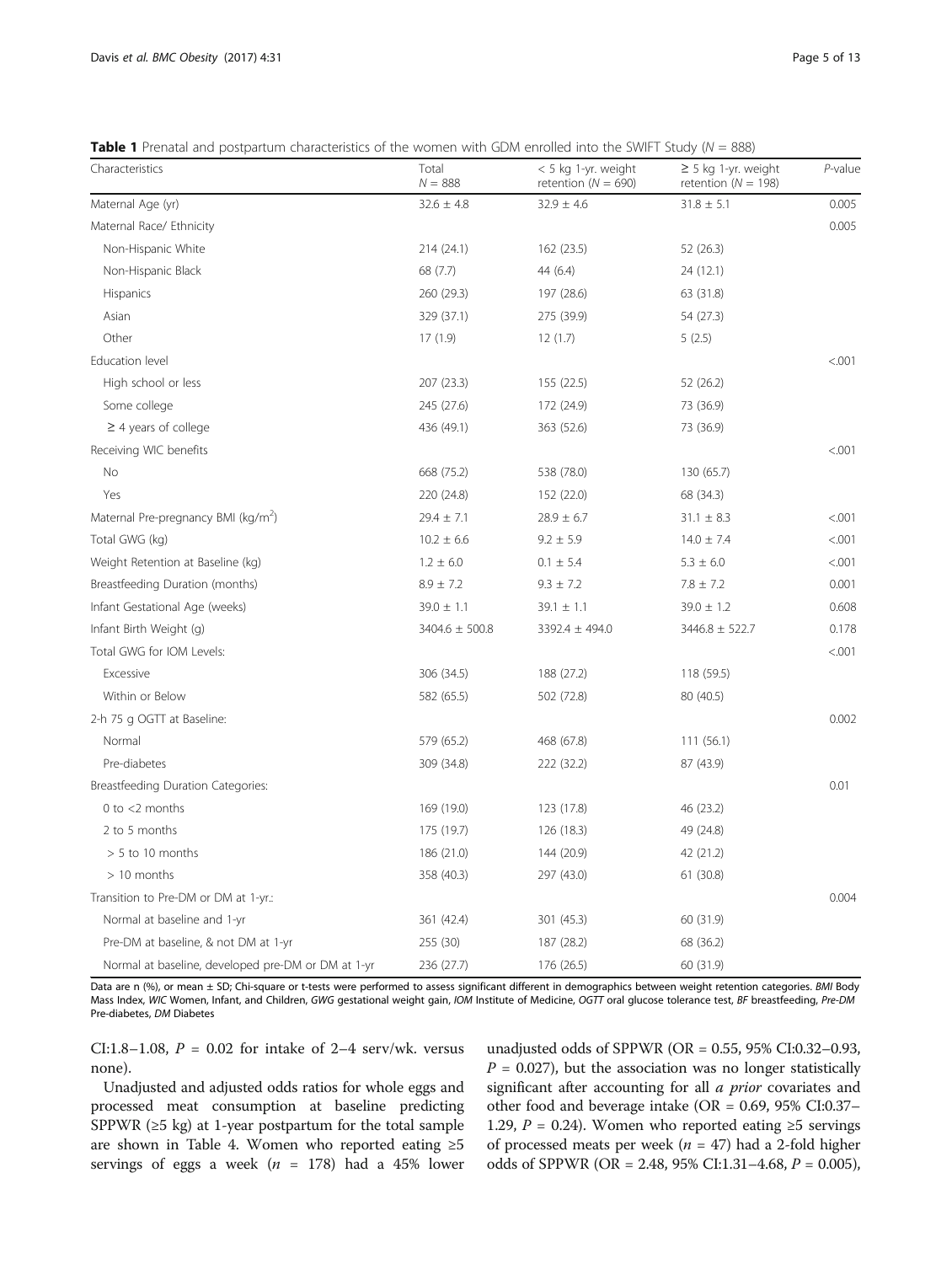<span id="page-5-0"></span>Table 2 Dietary intake variables [mean ± /sd or n (%)] at baseline (6–9 week postpartum) by 1-year postpartum weight retention categories (≥ 5 kg or <5 kg) among women with recent GDM ( $N = 888$ )<sup>a,b</sup>

| wt retention<br>wt retention<br>$N = 888$<br>$(N = 690)$<br>$(N = 198)$<br>Nutrients<br>Energy intake (kcal/d)<br>$834.2 \pm 340.9$<br>$832.8 \pm 343.2$<br>$839.1 \pm 333.7$<br>Animal Fat (% of kcal)<br>$25.2 \pm 8.2$<br>$25.2 \pm 8.3$<br>$25.3 \pm 7.9$<br>Saturated Fat (% of kcal)<br>$26.8 \pm 8.6$<br>$26.8 \pm 8.7$<br>$27.1 \pm 8.3$<br>Fiber (g/day)<br>$8.4 \pm 3.9$<br>$8.4 \pm 3.9$<br>$8.2 \pm 3.6$ | 0.82 |
|----------------------------------------------------------------------------------------------------------------------------------------------------------------------------------------------------------------------------------------------------------------------------------------------------------------------------------------------------------------------------------------------------------------------|------|
|                                                                                                                                                                                                                                                                                                                                                                                                                      |      |
|                                                                                                                                                                                                                                                                                                                                                                                                                      |      |
|                                                                                                                                                                                                                                                                                                                                                                                                                      |      |
|                                                                                                                                                                                                                                                                                                                                                                                                                      |      |
|                                                                                                                                                                                                                                                                                                                                                                                                                      | 0.84 |
|                                                                                                                                                                                                                                                                                                                                                                                                                      | 0.62 |
|                                                                                                                                                                                                                                                                                                                                                                                                                      | 0.60 |
| PrimeScreen Food Groups                                                                                                                                                                                                                                                                                                                                                                                              |      |
| Dark Leafy Green Vegetables                                                                                                                                                                                                                                                                                                                                                                                          | 0.41 |
| $\geq$ 5 serv/wk<br>267 (30.1)<br>212 (30.7)<br>55 (27.8)                                                                                                                                                                                                                                                                                                                                                            |      |
| 2-4 serv/wk<br>434 (48.9)<br>327 (47.4)<br>107 (54.0)                                                                                                                                                                                                                                                                                                                                                                |      |
| 1 serv/wk<br>119 (13.4)<br>94 (13.6)<br>25 (12.6)                                                                                                                                                                                                                                                                                                                                                                    |      |
| None<br>65(7.3)<br>55 (8.0)<br>10(5.1)                                                                                                                                                                                                                                                                                                                                                                               |      |
| Broccoli, cauliflower, cabbage                                                                                                                                                                                                                                                                                                                                                                                       | 0.65 |
| $\geq$ 5 serv/wk<br>61(8.8)<br>80 (9.0)<br>19 (9.6)                                                                                                                                                                                                                                                                                                                                                                  |      |
| 2-4 serv/wk<br>346 (39.0)<br>278 (40.3)<br>68 (34.3)                                                                                                                                                                                                                                                                                                                                                                 |      |
| 1 serv/wk<br>242 (27.3)<br>183 (26.5)<br>59 (29.8)                                                                                                                                                                                                                                                                                                                                                                   |      |
| None<br>217 (24.4)<br>166(24.1)<br>51 (25.8)                                                                                                                                                                                                                                                                                                                                                                         |      |
| Carrots                                                                                                                                                                                                                                                                                                                                                                                                              | 0.93 |
| $\geq$ 5 serv/wk<br>88 (9.9)<br>70 (10.1)<br>18(9.1)                                                                                                                                                                                                                                                                                                                                                                 |      |
| 2-4 serv/wk<br>322 (36.3)<br>250 (36.2)<br>72 (36.4)                                                                                                                                                                                                                                                                                                                                                                 |      |
| 1 serv/wk<br>239 (26.9)<br>183 (26.5)<br>56 (28.3)                                                                                                                                                                                                                                                                                                                                                                   |      |
| None<br>233 (26.2)<br>183 (26.5)<br>50(25.3)                                                                                                                                                                                                                                                                                                                                                                         |      |
| Other Vegetables (peas, corn, green beans)                                                                                                                                                                                                                                                                                                                                                                           | 0.59 |
| $\geq$ 5 serv/wk<br>333 (37.5)<br>264 (38.3)<br>69 (34.9)                                                                                                                                                                                                                                                                                                                                                            |      |
| 2-4 serv/wk<br>416 (46.9)<br>316 (45.8)<br>100 (50.5)                                                                                                                                                                                                                                                                                                                                                                |      |
| 1 serv/wk<br>99 (11.2)<br>76 (11.0)<br>23 (11.6)                                                                                                                                                                                                                                                                                                                                                                     |      |
| None<br>31(3.5)<br>27(3.9)<br>4(2.0)                                                                                                                                                                                                                                                                                                                                                                                 |      |
| Citrus fruits (including juice)                                                                                                                                                                                                                                                                                                                                                                                      | 0.30 |
| $\geq$ 5 serv/wk<br>174 (19.6)<br>127 (18.4)<br>47 (23.7)                                                                                                                                                                                                                                                                                                                                                            |      |
| 2-4 serv/wk<br>297 (33.5)<br>227 (32.9)<br>70 (35.4)                                                                                                                                                                                                                                                                                                                                                                 |      |
| 1 serv/wk<br>162 (18.2)<br>133 (19.3)<br>29 (14.7)                                                                                                                                                                                                                                                                                                                                                                   |      |
| None<br>250 (28.2)<br>199 (28.8)<br>51 (25.8)                                                                                                                                                                                                                                                                                                                                                                        |      |
| Fruits (apples, pears, bananas, grapes)                                                                                                                                                                                                                                                                                                                                                                              | 0.44 |
| $\geq$ 5 serv/wk<br>371 (41.8)<br>286 (32.2)<br>85 (42.9)                                                                                                                                                                                                                                                                                                                                                            |      |
| 2-4 serv/wk<br>371 (41.8)<br>291 (32.8)<br>80 (40.4)                                                                                                                                                                                                                                                                                                                                                                 |      |
| 1 serv/wk<br>89 (10.0)<br>65(7.3)<br>24 (12.1)                                                                                                                                                                                                                                                                                                                                                                       |      |
| None<br>57(6.4)<br>48 (5.4)<br>9(4.6)                                                                                                                                                                                                                                                                                                                                                                                |      |
| Sweet grains (cookies, muffins, cakes)                                                                                                                                                                                                                                                                                                                                                                               | 0.63 |
| $\geq$ 5 serv/wk<br>108 (12.2)<br>85 (12.3)<br>23 (11.6)                                                                                                                                                                                                                                                                                                                                                             |      |
| 2-4 serv/wk<br>330 (37.2)<br>263 (38.1)<br>67 (33.8)                                                                                                                                                                                                                                                                                                                                                                 |      |
| 1 serv/wk<br>255 (28.7)<br>192 (27.8)<br>63 (31.8)                                                                                                                                                                                                                                                                                                                                                                   |      |
| None<br>193 (21.7)<br>149 (21.6)<br>44 (22.2)                                                                                                                                                                                                                                                                                                                                                                        |      |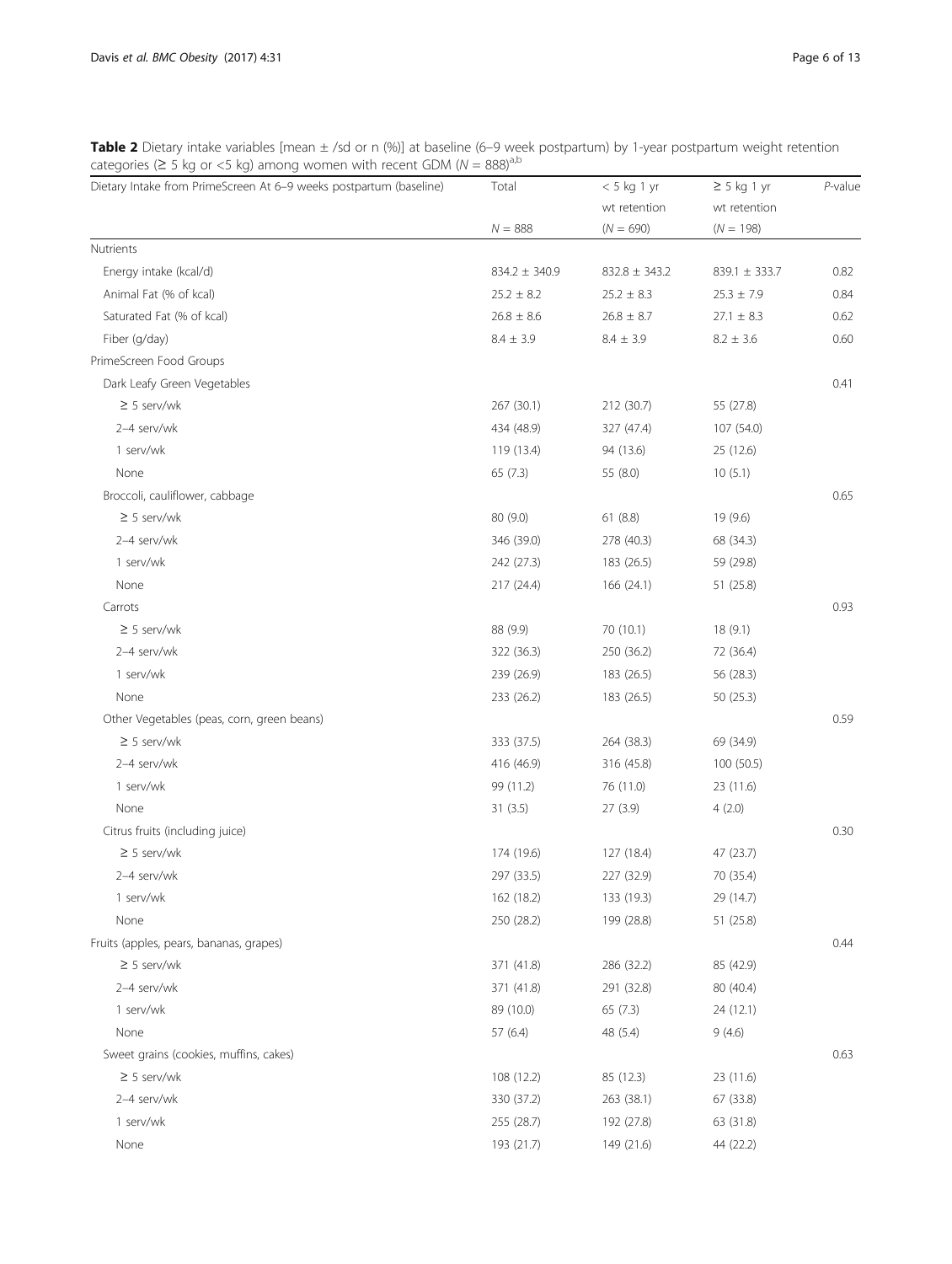| Table 2 Dietary intake variables [mean ± /sd or n (%)] at baseline (6–9 week postpartum) by 1-year postpartum weight retention |
|--------------------------------------------------------------------------------------------------------------------------------|
| categories ( $\geq$ 5 kg or <5 kg) among women with recent GDM ( $N = 888$ ) <sup>a,b</sup> (Continued)                        |

| Whole grains (whole grain bread, brown rice)                        |            |            |            | 0.52  |
|---------------------------------------------------------------------|------------|------------|------------|-------|
| $\geq$ 5 serv/wk                                                    | 423 (47.6) | 322 (46.7) | 101(51.0)  |       |
| 2-4 serv/wk                                                         | 290 (32.7) | 233 (33.8) | 57 (28.8)  |       |
| 1 serv/wk                                                           | 97 (10.9)  | 73 (10.6)  | 24 (12.1)  |       |
| None                                                                | 78 (8.8)   | 62 (9.0)   | 16(8.1)    |       |
| Pasta, rice, noodles                                                |            |            |            | 0.60  |
| $\geq$ 5 serv/wk                                                    | 256 (28.8) | 203 (29.4) | 53 (26.8)  |       |
| 2-4 serv/wk                                                         | 406 (45.7) | 306 (44.4) | 100 (50.5) |       |
| 1 serv/wk                                                           | 151 (17.0) | 122 (17.7) | 29 (14.7)  |       |
| None                                                                | 72 (8.1)   | 57 (8.3)   | 15(7.6)    |       |
| Whole milk dairy foods (whole milk, hard cheese, butter, ice cream) |            |            |            | 0.25  |
| $\geq$ 5 serv/wk                                                    | 349 (39.3) | 259 (37.5) | 90 (45.5)  |       |
| 2-4 serv/wk                                                         | 309 (34.8) | 243 (35.2) | 66 (33.3)  |       |
| 1 serv/wk                                                           | 103 (11.6) | 82 (11.9)  | 21 (10.6)  |       |
| None                                                                | 126 (14.2) | 105 (15.2) | 21 (10.6)  |       |
| Whole eggs                                                          |            |            |            | 0.031 |
| $\geq$ 5 serv/wk                                                    | 178 (20.1) | 148 (21.5) | 30 (15.2)  |       |
| 2-4 serv/wk                                                         | 355 (40.0) | 284 (41.2) | 71 (35.9)  |       |
| 1 serv/wk                                                           | 196 (22.1) | 141 (20.4) | 55 (27.8)  |       |
| None                                                                | 156 (17.6) | 114 (16.5) | 42 (21.2)  |       |
| Margarine                                                           |            |            |            | 0.75  |
| $\geq$ 5 serv/wk                                                    | 55 (6.2)   | 40 (5.8)   | 15(7.6)    |       |
| 2-4 serv/wk                                                         | 96 (10.8)  | 74 (10.7)  | 22 (11.1)  |       |
| 1 serv/wk                                                           | 125 (14.1) | 94 (13.6)  | 31 (15.7)  |       |
| None                                                                | 609 (68.6) | 480 (69.6) | 129 (65.2) |       |
| Low-fat milk products (low-fat/skim milk, yogurt, cottage cheese)   |            |            |            | 0.81  |
| $\geq$ 5 serv/wk                                                    | 381 (42.9) | 299 (43.3) | 82 (41.4)  |       |
| 2-4 serv/wk                                                         | 233 (26.2) | 185 (26.8) | 48 (24.2)  |       |
| 1 serv/wk                                                           | 92 (10.4)  | 70 (10.1)  | 22 (11.1)  |       |
| None                                                                | 178 (20.1) | 133 (19.3) | 45 (22.7)  |       |
| Fish/Seafood (not fried, but broiled, baked)                        |            |            |            | 0.71  |
| $\geq$ 5 serv/wk                                                    | 35 (3.9)   | 30(4.4)    | 5(2.5)     |       |
| 2-4 serv/wk                                                         | 204 (23.0) | 158 (22.9) | 46 (23.2)  |       |
| 1 serv/wk                                                           | 263 (29.6) | 204 (29.6) | 59 (29.8)  |       |
| None                                                                | 386 (43.5) | 298 (43.2) | 88 (44.4)  |       |
| Processed meats (sausages, salami, bologna, hot dogs, bacon)        |            |            |            | 0.027 |
| $\geq$ 5 serv/wk                                                    | 47(5.3)    | 28 (4.1)   | 19 (9.6)   |       |
| 2-4 serv/wk                                                         | 248 (27.9) | 200 (29.0) | 48 (24.2)  |       |
| 1 serv/wk                                                           | 246 (27.7) | 189 (27.4) | 57 (28.8)  |       |
| None                                                                | 345 (38.9) | 27 (39.3)  | 74 (37.4)  |       |
| Beef, pork, or lamb                                                 |            |            |            | 0.85  |
| $\geq$ 5 serv/wk                                                    | 175 (19.7) | 135 (19.6) | 40 (20.2)  |       |
| 2-4 serv/wk                                                         | 397 (44.7) | 309 (44.8) | 88 (44.4)  |       |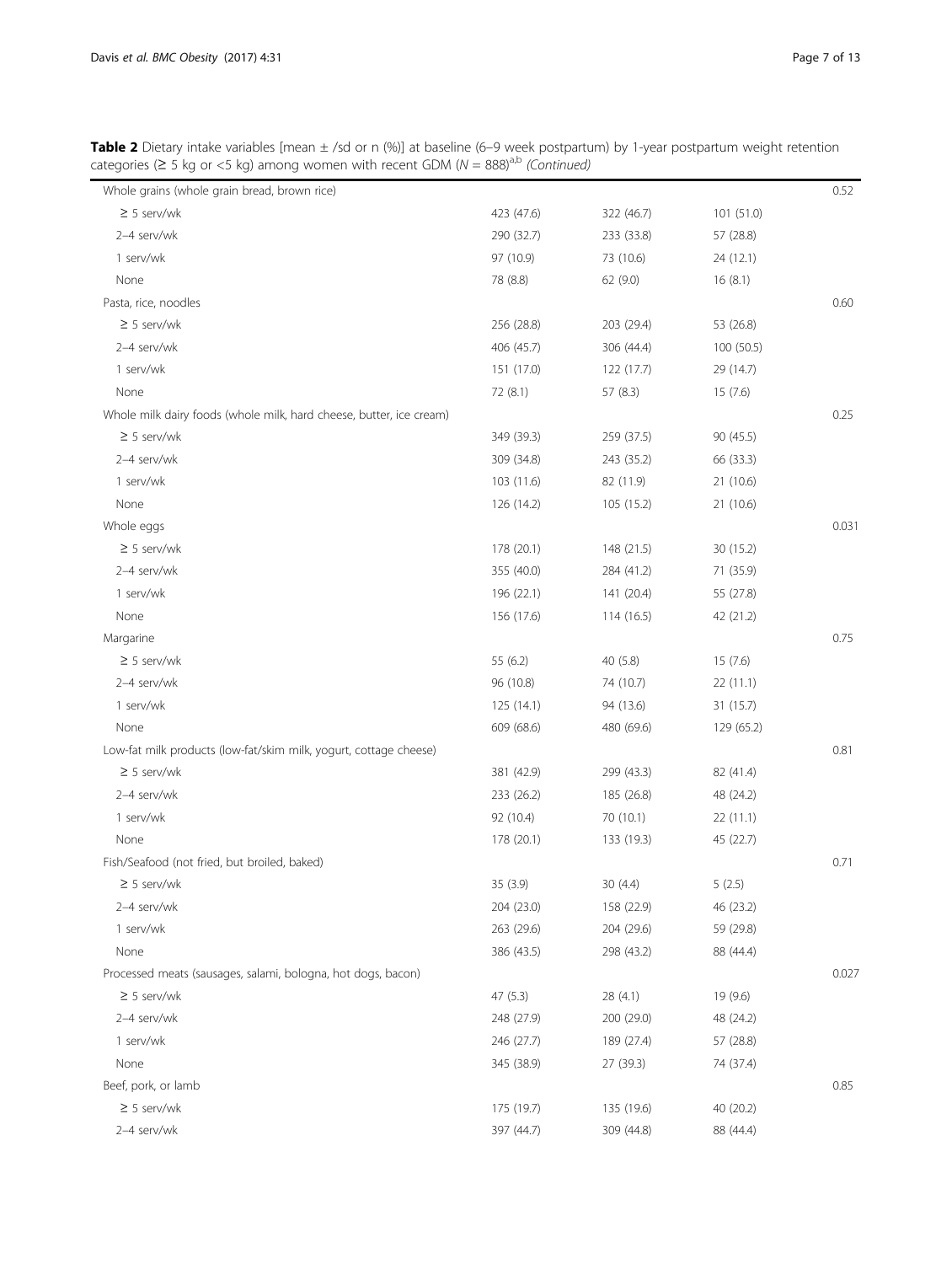Table 2 Dietary intake variables [mean ± /sd or n (%)] at baseline (6–9 week postpartum) by 1-year postpartum weight retention categories ( $\geq$  5 kg or <5 kg) among women with recent GDM ( $N = 888$ )<sup>a,b</sup> (Continued)

| 1 serv/wk                                                             | 150 (16.9)      | 114(16.5)       | 36 (18.2)       |         |
|-----------------------------------------------------------------------|-----------------|-----------------|-----------------|---------|
| None                                                                  | 163 (18.4)      | 129 (18.7)      | 34 (17.2)       |         |
| Fried foods (fried chicken, fish, seafood, French fries, onion rings) |                 |                 |                 | < 0.001 |
| $\geq$ 5 serv/wk                                                      | 32(3.6)         | 18(2.6)         | 14(7.1)         |         |
| 2-4 serv/wk                                                           | 208 (23.4)      | 147 (21.3)      | 61(30.8)        |         |
| 1 serv/wk                                                             | 353 (39.8)      | 281 (40.7)      | 72 (36.4)       |         |
| None                                                                  | 295 (33.2)      | 244 (35.4)      | 51(25.8)        |         |
| Dietary Variables obtained from Caffeine Screener at Baseline         |                 |                 |                 |         |
| Cola Soda                                                             |                 |                 |                 | < 0.001 |
| $\geq$ 2 serv/wk                                                      | 93 (13.5)       | 49 (24.8)       | 142 (16.0)      |         |
| 1 or less serv/wk                                                     | 189 (27.4)      | 56 (28.3)       | 245 (27.6)      |         |
| None                                                                  | 408 (59.1)      | 93 (47.0)       | 501 (56.4)      |         |
| Diet Cola Soda                                                        |                 |                 |                 | 0.37    |
| $\geq$ 2 serv/wk                                                      | 96 (13.9)       | 34 (17.2)       | 130 (14.6)      |         |
| 1 or less serv/wk                                                     | 102 (14.8)      | 27 (13.6)       | 129 (14.5)      |         |
| None                                                                  | 488 (70.7)      | 134 (67.7)      | 622 (70.1)      |         |
| Physical Activity (PA) Score                                          |                 |                 |                 |         |
| Total PA, met hr./wk                                                  | $46.1 \pm 21.1$ | $46.0 \pm 21.1$ | $46.4 \pm 21.1$ | 0.80    |
| Moderate to vigorous PA, met hr./wk                                   | $24.7 \pm 15.4$ | $24.6 \pm 15.4$ | $25.0 \pm 15.4$ | 0.72    |

 $^{\text{a}}$ Data are n (%), or mean  $\pm$  SD

bANOVA (for continuous dependent variables) and chi-square (for categorical dependent variables) were run to assess differences in food/beverage variables between weight retention categories. Met hr./wk. = metabolic equivalent hour per week

but, the association was no longer statistically significant after adjustment for *a prior* covariates and other food and beverage intake (OR = 1.46, 95% CI:0.67–3.20,  $P = 0.34$ ).

## **Discussion**

This study found that higher intakes of soda, and fried food intake during early postpartum periods were independently associated with substantial postpartum weight retention. However, processed meats and egg intake showed no independent association after controlling for other food and beverage intake. To our knowledge, this is the first study to show direct associations for high intakes of fried food and soda intake with SPPWR in a high-risk GDM population.

Fried food intake at baseline was linked to three-fold higher odds of SPPWR and this impact remained highly significant after controlling for soda intake and other confounding variables. National data shows that approximately 31% of adults consume fast food on any given day and fast food intake is associated with an increase in daily energy intake of 190 kcals per day and over 10 additional grams of fat [[25\]](#page-11-0). In a cross-sectional study of 226 women with GDM by Zehle et al., 26% of the women consumed fried food at least twice per week [[26\]](#page-11-0). Similarly, we found that 27% of our sample consumed fried food at least twice per week. Numerous

adult studies have consistently found a link between fast food intake and obesity, [[27](#page-11-0)–[29](#page-11-0)] however, few studies have examined the relationship of fast food and/or fried foods on postpartum weight retention. In the Active Mothers Postpartum study, which included 450 overweight or obese White and African American postpartum women, lower junk food intake (which included French fries, fast food, chips, and soda and sugar sweetened beverages) at baseline (6 weeks postpartum) was linked to greater weight loss at 12-, 18, and 24-months postpartum [\[11](#page-11-0)]. These findings along with our findings, suggests that targeting the reduction of fried foods early in postpartum may have profound impacts on reducing PPWR.

Strong evidence exists to support that sugar sweetened beverage (SSB) intake, including soda intake, is a leading culprit in both pediatric and adult obesity [\[30](#page-11-0), [31\]](#page-11-0). National data in 2009–2010 found that US adults consumed an estimated average 151 kcal/day of SSB, with regular soda and fruit drinks representing the leading sources of SSB energy intake [[32](#page-11-0)]. National data showed that 26% of adults consumed regular soda or fruit drinks or both at least once daily and consumption was highest among adults between 18 and 34 years of age and in minority adults [[33\]](#page-11-0). Fewer studies have examined SSB intake during pregnancy or postpartum periods. In a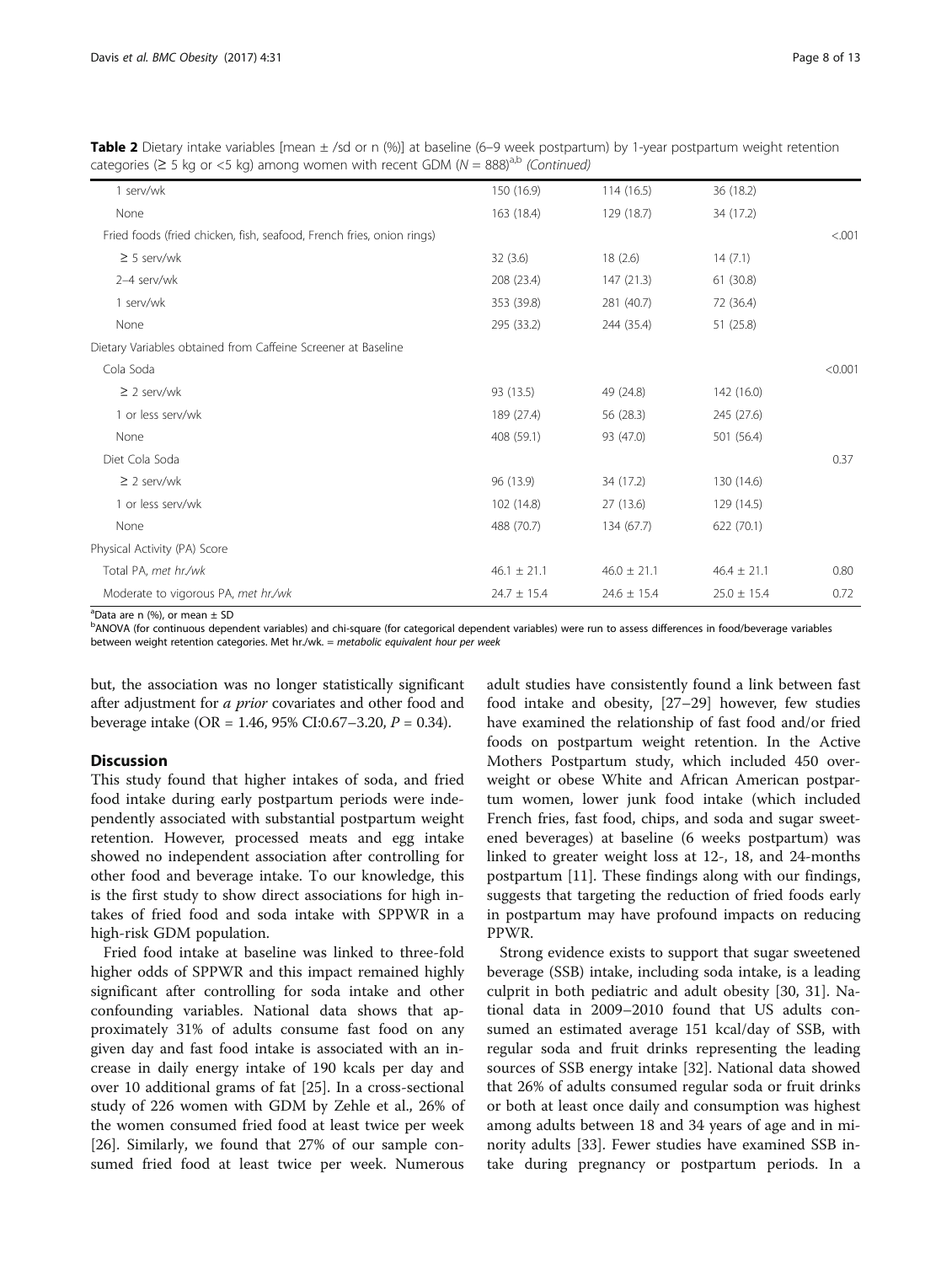| Total sample                      | Soda consumption categories |                                                     |                                                    |                   |                              |  |  |
|-----------------------------------|-----------------------------|-----------------------------------------------------|----------------------------------------------------|-------------------|------------------------------|--|--|
| $N = 888$                         |                             | None ( $n = 501$ ) 1 or less serv/wk. ( $n = 245$ ) | ≥ 2 serv/wk. $(n = 142)$                           |                   | Overall Groups<br>$P$ -value |  |  |
| Model 1:                          |                             |                                                     |                                                    |                   |                              |  |  |
| Unadjusted                        | Referent                    | $1.30(0.90 - 1.89)$                                 | $2.31$ $(1.53 - 3.49)^*$                           |                   | 0.005                        |  |  |
| Model 2: <sup>b</sup>             |                             |                                                     |                                                    |                   |                              |  |  |
| Adjusted                          | Referent                    | $1.04(0.69 - 1.58)$                                 | $1.94$ $(1.22 - 3.07)^*$                           |                   | 0.014                        |  |  |
| Model $3$ . $\degree$             |                             |                                                     |                                                    |                   |                              |  |  |
| Adjusted                          | Referent                    | $1.04(0.68 - 1.57)$                                 | $1.95$ $(1.22 - 3.11)^*$                           |                   | 0.014                        |  |  |
| Model 4: <sup>d</sup>             |                             |                                                     |                                                    |                   |                              |  |  |
| Adjusted                          | Referent                    | $1.00(0.65 - 1.53)$                                 | 1.61 $(0.98 - 2.66)^{\dagger}$                     |                   | 0.136                        |  |  |
| Fried food consumption categories |                             |                                                     |                                                    |                   |                              |  |  |
| $N = 888$                         | None ( $n = 295$ )          | 1 serv/wk. $(n = 353)$                              | 2–4 serv/wk. $(n = 208) \ge 5$ serv/wk. $(n = 32)$ |                   | Overall Groups<br>$P$ -value |  |  |
| Model 1:                          |                             |                                                     |                                                    |                   |                              |  |  |
| Unadjusted                        | Referent                    | $1.23(0.82 - 1.82)$                                 | $1.99(1.30 - 3.04)^{*}$                            | 3.72 (1.74-7.96)* | < 0.001                      |  |  |
| Model 2: <sup>b</sup>             |                             |                                                     |                                                    |                   |                              |  |  |
| Adjusted                          | Referent                    | $1.06(0.69 - 1.63)$                                 | $1.84$ (1.15-2.92)*                                | 3.38 (1.44-7.96)* | 0.003                        |  |  |
| Model $3$ <sup>c</sup>            |                             |                                                     |                                                    |                   |                              |  |  |
| Adjusted                          | Referent                    | $1.12(0.72 - 1.73)$                                 | $1.89(1.18 - 3.02)^{*}$                            | 3.50 (1.48-8.29)* | 0.003                        |  |  |
| Model 4: <sup>e</sup>             |                             |                                                     |                                                    |                   |                              |  |  |
| Adjusted                          | Referent                    | $1.12(0.71 - 1.75)$                                 | $1.80(1.08 - 3.00)^*$                              | 3.38 (1.36-8.38)* | 0.015                        |  |  |

<span id="page-8-0"></span>Table 3 Odds Ratios for soda consumption categories/fried food consumption categories at 6–9 weeks postpartum and substantial postpartum weight retention ( $\geq$ 5 kg) at 1-year for entire sample<sup>a</sup>

\*Statistically significant associations ( $p < 0.01$  or <0.05) for individual group compared to the referent group

<sup>†</sup>Borderline statistically significant association ( $p = 0.06$ ) for individual group compared to the referent group

<sup>a</sup>Data are OR (95% CI)

<sup>b</sup>Model 2 adjusted for BF duration, pre-pregnancy BMI, education level, gestational weight gain

c Model 3 adjusted for BF duration, pre-pregnancy BMI, education level, gestational weight gain, (baseline glucose tolerance plus transition of glucose tolerant categories from baseline (6-9 weeks postpartum) to 1-year postpartum)

<sup>d</sup>Model 4 adjusted for BF duration, pre-pregnancy BMI, education level, gestational weight gain, (baseline glucose tolerance plus transition of glucose tolerant categories from baseline (6-9 weeks postpartum) to 1-year postpartum) and fried foods, eggs, and processed meats

eModel 4 adjusted for BF duration, pre-pregnancy BMI, education level, gestational weight gain, (baseline glucose tolerance plus transition of glucose tolerant categories from baseline (6–9 weeks postpartum) to 1-year postpartum) and soda, eggs, and processed meats

cross-sectional study with 115 lactating Mexican women living in Mexico City, 23% of women drank approximately 2.5 servings of SSB per day, in the first three months postpartum [[34\]](#page-11-0). In the current study, reported soda intake was significantly lower than the above study and the national average, where only 23% of GDM women drank soda 2–4+ servings per week. Regardless of the lower intake, soda intake during early postpartum periods was linked to increased rates of SPPWR. This data suggests that even low to moderate soda intake (i.e., 2–4+ servings per week) can hinder postpartum weight loss.

However, the link between soda consumption and SPPWR was attenuated somewhat after controlling for processed meats, and egg consumption. While research consistently shows that increased fast food intake is linked to increases in SSB intake [\[25, 29](#page-11-0)], our findings suggest that fried food intake compared to soda intake has a more profound impact on SPPWR. One possible explanation for this finding is that these GDM women were often counseled by their healthcare team to limit sugar intake, but fried food intake may not have been addressed.

In the current study, processed meat intake and egg intake were not associated with odds of SPPWR after accounting for covariates, fried foods and regular soda. It is possible that some processed meats were also counted as fried foods, for example bacon and sausage, but fried foods in total had a stronger impact on weight gain. Thus, the fried foods intake may overwhelm any impact of processed meats on SPPWR. Another explanation is that subjects who consumed fried foods, also consumed higher quantities of processed foods and lower quantities of eggs, but fried foods had a stronger effect on PPWR than the other high fat foods.

Recently a number of RCT have been conducted with GDM women targeting postpartum weight reduction. A feasibility RCT conducted by Ferrara et al. [\[35](#page-11-0)] with 197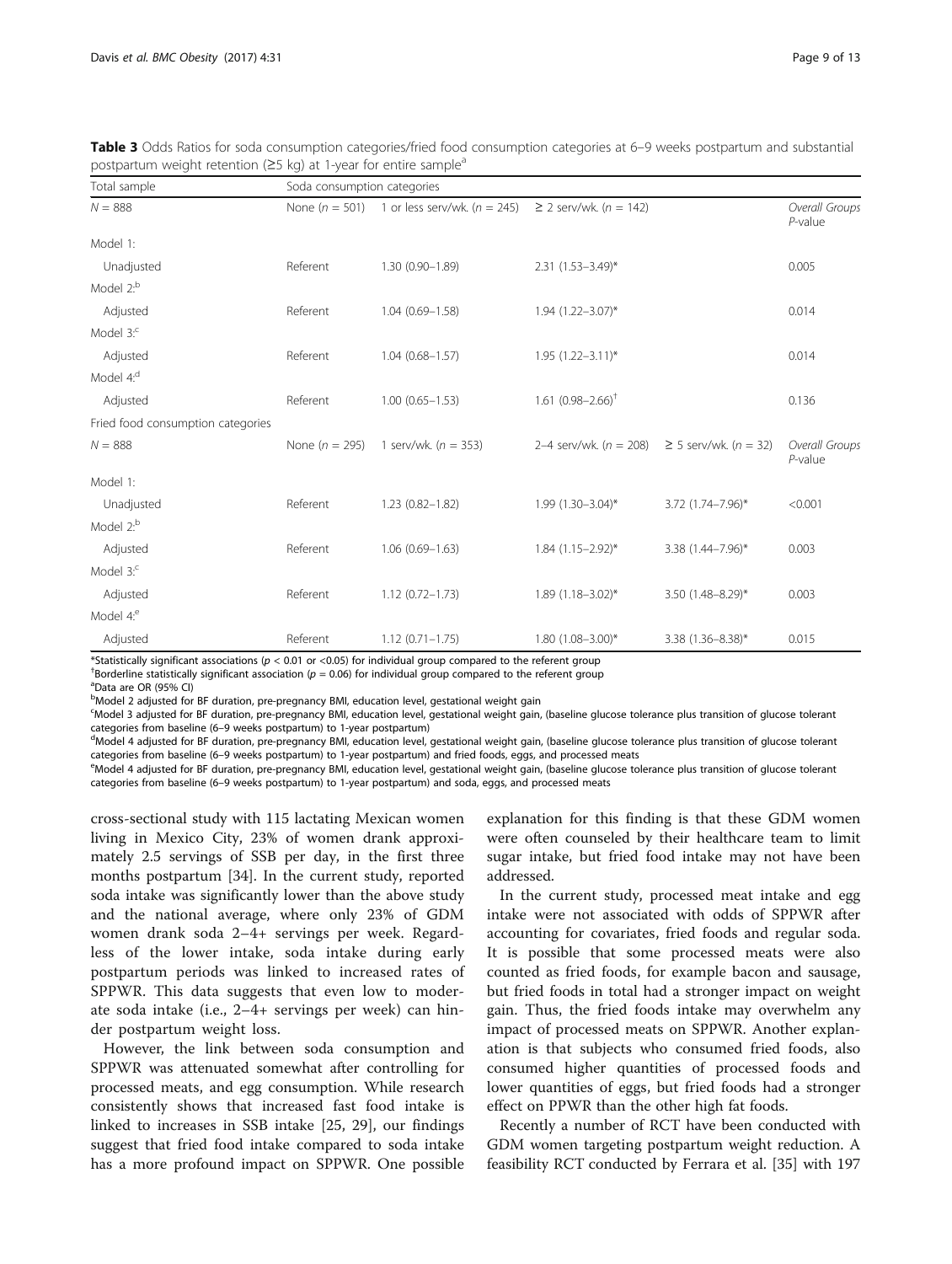| Whole egg categories       |                    |                          |                          |                                  |                        |  |  |  |
|----------------------------|--------------------|--------------------------|--------------------------|----------------------------------|------------------------|--|--|--|
| $N = 883$                  | None ( $n = 156$ ) | 1 serv/wk. ( $n = 195$ ) | 2–4 serv/wk. $(n = 354)$ | $≥ 5$ serv/wk. ( <i>n</i> = 178) | Overall Groups P-value |  |  |  |
| Model 1:                   |                    |                          |                          |                                  |                        |  |  |  |
| Unadjusted                 | Referent           | $1.07(0.67 - 1.71)$      | $0.68$ $(0.44 - 1.06)$   | $0.55$ (0.32-0.93)*              | 0.021                  |  |  |  |
| Model 2: <sup>b</sup>      |                    |                          |                          |                                  |                        |  |  |  |
| Adjusted                   | Referent           | $1.26(0.73 - 2.17)$      | $0.71(0.43 - 1.18)$      | $0.65(0.36 - 1.19)$              | 0.043                  |  |  |  |
| Model $3$ <sup>c</sup>     |                    |                          |                          |                                  |                        |  |  |  |
| Adjusted                   | Referent           | $1.38(0.81 - 2.36)$      | $0.79(0.48 - 1.29)$      | $0.74(0.41 - 1.34)$              | 0.058                  |  |  |  |
| Model 4: <sup>d</sup>      |                    |                          |                          |                                  |                        |  |  |  |
| Adjusted                   | Referent           | $1.35(0.78 - 2.36)$      | $0.78(0.46 - 1.32)$      | $0.69(0.37 - 1.29)$              | 0.064                  |  |  |  |
| Processed meats Categories |                    |                          |                          |                                  |                        |  |  |  |
| $N = 883$                  | None ( $n = 344$ ) | 1 serv/wk. ( $n = 245$ ) | 2–4 serv/wk. $(n = 247)$ | $\geq$ 5 serv/wk. (n = 47)       | Overall Groups P-value |  |  |  |
| Model 1:                   |                    |                          |                          |                                  |                        |  |  |  |
| Unadjusted                 | Referent           | $1.11(0.75 - 1.64)$      | $0.88(0.59 - 1.32)$      | $2.48$ (1.31-4.68)*              | 0.021                  |  |  |  |
| Model 2: <sup>b</sup>      |                    |                          |                          |                                  |                        |  |  |  |
| Adjusted                   | Referent           | $0.90(0.58 - 1.40)$      | $0.65(0.41 - 1.05)$      | $1.28(0.60 - 2.72)$              | 0.199                  |  |  |  |
| Model $3$ <sup>c</sup>     |                    |                          |                          |                                  |                        |  |  |  |
| Adjusted                   | Referent           | $0.92(0.59 - 1.44)$      | $0.83(0.53 - 1.31)$      | $1.78(0.87 - 3.63)$              | 0.238                  |  |  |  |
| Model 4: <sup>e</sup>      |                    |                          |                          |                                  |                        |  |  |  |
| Adjusted                   | Referent           | $0.91(0.57 - 1.44)$      | $0.69(0.42 - 1.13)$      | $1.46(0.67 - 3.20)$              | 0.202                  |  |  |  |

<span id="page-9-0"></span>Table 4 Odds Ratios for Whole Egg categories and Process Meat consumption categories at 6–9 weeks postpartum and substantial postpartum weight retention ( $\geq$ 5 kg) at 1-year (entire sample)<sup>a</sup>

\*statistically significant associations ( $p < 0.05$ ) for individual group comparison to the referent group<br><sup>a</sup>Data are OB (0504 Cl) Data are OR (95% CI)

<sup>b</sup>Model 2 adjusted for BF duration, pre-pregnancy BMI, education level, gestational weight gain

c Model 3 adjusted for BF duration, pre-pregnancy BMI, education level, gestational weight gain, (baseline glucose tolerance plus transition of glucose tolerant categories from baseline (6-9 weeks postpartum) to 1-year postpartum)

<sup>d</sup>Model 4 adjusted for BF duration, pre-pregnancy BMI, education level, gestational weight gain, (baseline glucose tolerance plus transition of glucose tolerant categories from baseline (6–9 weeks postpartum) to 1-year postpartum) and soda, fried foods, and processed meats

eModel 4 adjusted for BF duration, pre-pregnancy BMI, education level, gestational weight gain, (baseline glucose tolerance plus transition of glucose tolerant categories from baseline (6–9 weeks postpartum) to 1-year postpartum) and soda, fried foods and eggs

women with GDM found no significant differences in postpartum weight loss between those women receiving an intensive telephone-based lifestyle intervention, which targeted increases in moderate intensity physical activity, exclusive breastfeeding for six months, and reductions in caloric and fat intake, compared to the control group. However, the intervention appeared to be more effective among women who did not exceed the guidelines for GWG. A cluster-RCT conducted by Ferrara et al. [[13\]](#page-11-0) including 2280 women with GDM found that a similar telephone based lifestyle intervention compared to usual care group resulted in approximately one kilogram less weight retention at 6 months postpartum, but the weight retention was attenuated at 12 months postpartum. A 12-week lifestyle intervention conducted by Bertz et al. [\[36](#page-11-0)] with 61 Swedish women who are overweight/obese, found that women who decreased their energy intake, primarily by decreasing carbohydrates, sucrose and fat intake at 12 weeks and sustained these reductions at 1-year postpartum had significant reductions in weight loss at both 12 weeks and 1-year. Another RCT with 75 women with GDM found that a 1-year web-based lifestyle intervention that began at 6 weeks postpartum decreased postpartum weight retention at 1-year [[37](#page-12-0)]. To date, the interventions targeting postpartum weight reduction in GDM women have primarily used lifestyle interventions that target multiple dietary and physical activity behaviors.

Evidence remains unclear on whether intervention targeting multiple behavior changes vs. single behavior change is more effective at weight loss. A recent review of 22 meta-analyses studies, showed that interventions targeting a single health behavior change (i.e., nutrition vs. physical activity) were more effective at improving the targeted behavior, while multiple health behavior interventions (i.e., nutrition + physical activity) resulted in greater weight loss [[38\]](#page-12-0). However, this review classified the single health behavior interventions as either nutrition or physical activity behaviors, which ultimately still includes multiple behavior targets within each category. Few studies have examined whether or not changes in a single dietary behavior could have more weight loss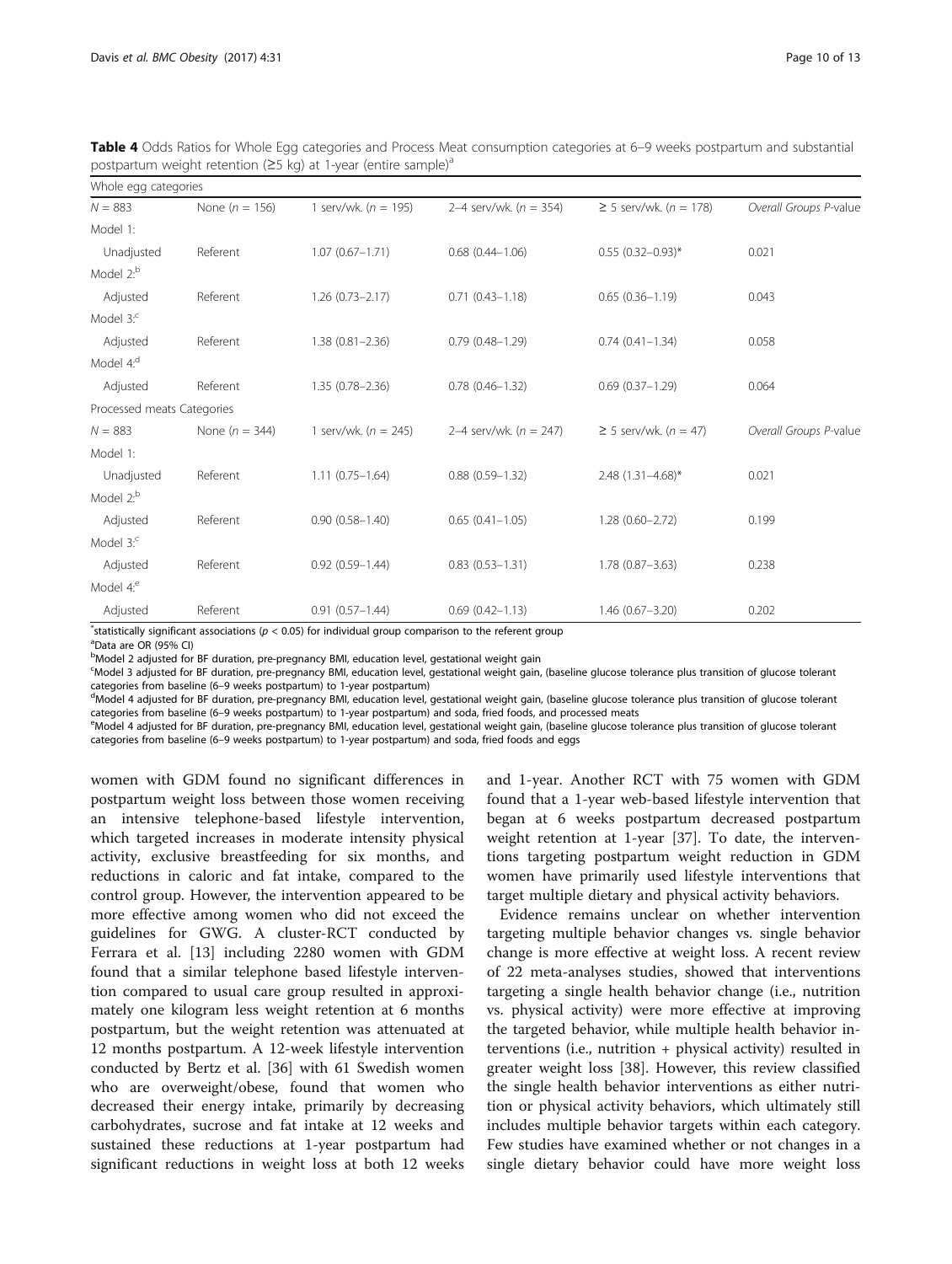effects compared to changing multiple dietary behaviors. More long-term interventions targeting single or few dietary behavior changes are warranted to fully understand the long-term benefits of such an approach.

Focusing on one dietary component, such as decreasing fried food intake, is a very concise and easy message to focus on, and might be easier for postpartum women with GDM to understand and achieve. Individuals asked to make multiple behavior changes report feeling confused and overwhelmed [\[39](#page-12-0)] and this may push them to quit and return to their unhealthy lifestyles. Particularly, because new mothers are facing a variety of stressors, including sleep deprivation, hormonal changes, and the demands of caring for a newborn [\[40](#page-12-0)]. In addition, body dissatisfaction and depression increases significantly during postpartum periods [[41, 42\]](#page-12-0). Thus, a simpler and more succinct intervention to follow, such as decreasing soda intake, may be easier and more attainable for new mothers.

Contrary to our hypothesis, low intakes of whole grains, fruit and vegetables were not linked to SPPWR. In a large national sample, women with self-reported GDM who lived with their children compared to their counterparts without GDM were significantly less likely to meet the five or more servings of fruit and vegetable recommendations [\[9](#page-11-0)]. In another cross-sectional study of 226 women with GDM, only 5% consumed the five or more servings a day of vegetables and 44% consumed two or more servings a day of fruit. Higher intakes of fruit, vegetables, and whole grains have been shown to reduce risk of obesity and associated chronic diseases in adults [[43](#page-12-0)–[45](#page-12-0)], however, few studies have examined how these specific foods are related to postpartum weight retention. One retrospective study with 444 Swedish women showed no difference in fruit and vegetable intake during pregnancy between women with a history of normal pregnancy compared to those with a history of GDM [\[46](#page-12-0)]. A possible explanation for our null findings with fruit and vegetable intake, is that the PrimeScreen survey was not designed or validated to evaluate the combined fruit and vegetable intake, and it is possible that the sum of vegetables and/or fruits would have been linked to reductions in PPWR. In addition, energy, saturated fat, animal fat and fiber intake were not associated with SPPWR, and this also might be because the PrimeScreen is less accurate in assessing energy and nutrient intake.

There are some other limitations to consider for the current study. One limitation is that the caffeine questionnaire did not include questions for other SSBs, such as juice, fruit drinks and sports drinks, which are also known to be large contributors to added sugar intake in the American diet. Another limitation is the rather small sample size of subjects consuming fried food ≥5 servings a week at baseline ( $n = 32$ ), however, at least 23% of the population ( $n = 208$ ) consumed fried food 2–4 times per week at baseline and this group compared to the never group also had SPPWR. There was also a large percent of women (48%) in this cohort that reported not consuming SSBs at baseline. This is likely because clinicians treating these GDM women advised them not to consume SSB intake to control their blood sugars during pregnancy, and this abstinence may have continued into early postpartum periods. Another limitation is that dietary intake may have changed from baseline to 1-year postpartum. Lastly, this was not an intervention study, so causality could not directly be addressed. However, the precise longitudinal measures obtained at baseline and 1-year postpartum allowed for models to be run assessing which dietary variables predicted postpartum weight retention.

### Conclusion

The study evaluated dietary intake and risk of weight retention among women with GDM who are seven times more likely to develop T2D later in life. Although postpartum weight loss may lower future risk of T2D [[4, 5](#page-11-0)], few studies have evaluated postpartum weight retention among women with GDM, or evaluated the link between specific food and beverage intake and PPWR. Given the limited evidence on specific dietary behaviors linked to postpartum weight retention in women with GDM, these findings may be important to reduction in future diabetes risk. This study suggests that dietary modifications focused on fried food and soda reduction after delivery may lower risk of SPPWR at 1-year postpartum, particularly for women with excessive gestational weight gain. This is a very simple and straightforward message for healthcare providers to convey to women that may be an effective strategy for diabetes prevention in postpartum women with GDM.

#### Acknowledgements

The authors warmly thank all physicians, hospital staff, and the SWIFT study participants for their commitment and important contributions to the study.

#### Funding

This study was funded by grants from the National Institute of Child Health and Human Development (R01-HD050625, R01-HD050625-03S1, and R01-HD050625-05S). This project was also supported in part by the National Institutes of Health National Center for Research Resources UCSF- CTSI UL1 RR024131.

#### Availability of data and materials

All data generated or analyzed during this study are included in this published article.

#### Authors' contributions

JND designed the research question, assisted with data analyses, and wrote the manuscript. GES gave input on the data analyses and interpretation and edited the manuscript. JXN and WT conducted the data analysis and edited the manuscript. SRH assisted with data analysis and edited the manuscript. EPG designed the study, obtained funding for the study, oversaw all data collection and analyses, and edited the manuscript. All authors read and approved the final manuscript.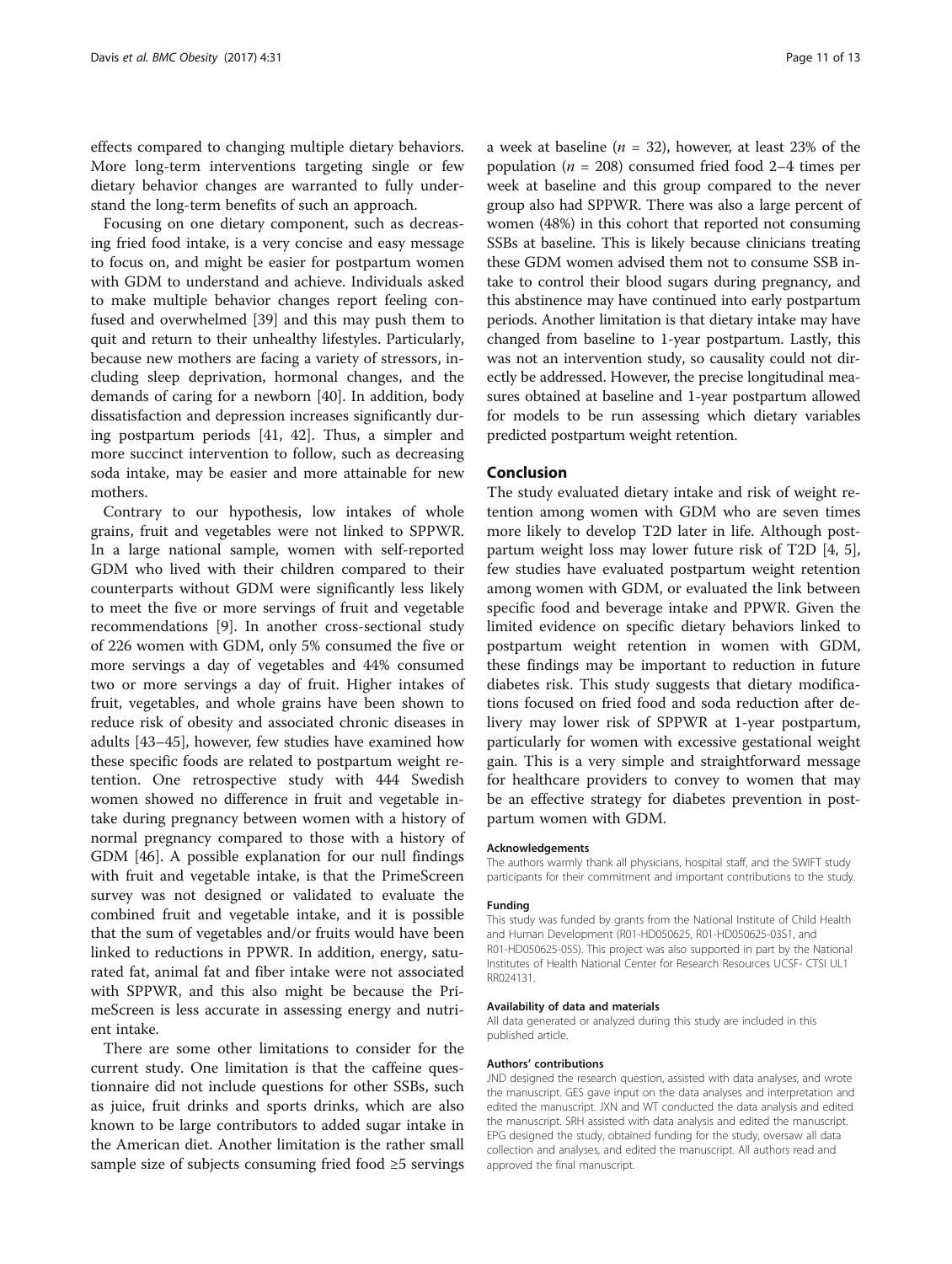#### <span id="page-11-0"></span>Ethics approval and consent to participate

The Kaiser Permanente Institutional Review Board approved this study protocol and women provided written, informed consent to participate.

#### Consent for publication

Not applicable.

#### Competing interests

The authors declare that they have no competing interests.

#### Publisher's Note

Springer Nature remains neutral with regard to jurisdictional claims in published maps and institutional affiliations.

#### Author details

<sup>1</sup>Department of Nutritional Sciences, University of Texas at Austin, 103 24 street, Building PAI 3.24, Austin, TX 78712, USA. <sup>2</sup>Kaiser Permanente Northern California, Division of Research, Oakland, California, USA.

#### Received: 5 July 2016 Accepted: 17 July 2017 Published online: 03 August 2017

#### References

- 1. Sacks DA, Black MH, Li X, Montoro MN, Lawrence JM. Adverse pregnancy outcomes using the International Association of the Diabetes and Pregnancy Study Groups Criteria: glycemic thresholds and associated risks. Obstet Gynecol. 2015;126(1):67–73.
- 2. Pu J, Zhao B, Wang EJ, Nimbal V, Osmundson S, Kunz L, Popat RA, Chung S, Palaniappan LP. Racial/ethnic differences in gestational diabetes prevalence and contribution of common risk factors. Paediatr Perinat Epidemiol. 2015;29(5):436–43.
- Mao L, Ge X, Xu Y, Huang K, Pan W, Zhou S, Yan S, Tao F. Pregestational body mass index, weight gain during first half of pregnancy and gestational diabetes mellitus: a prospective cohort study. Zhonghua liu xing bing xue za zhi. 2015;36(5):416–20.
- 4. Bellamy L, Casas JP, Hingorani AD, Williams D. Type 2 diabetes mellitus after gestational diabetes: a systematic review and meta-analysis. Lancet. 2009;373(9677):1773–9.
- 5. Peters RK, Kjos SL, Xiang A, Buchanan TA. Long-term diabetogenic effect of single pregnancy in women with previous gestational diabetes mellitus. Lancet. 1996;347(8996):227–30.
- 6. Bao W, Yeung E, Tobias DK, Hu FB, Vaag AA, Chavarro JE, Mills JL, Grunnet LG, Bowers K, Ley SH, et al. Long-term risk of type 2 diabetes mellitus in relation to BMI and weight change among women with a history of gestational diabetes mellitus: a prospective cohort study. Diabetologia. 2015;58(6):1212–9.
- Gunderson EP, Abrams B. Epidemiology of gestational weight gain and body weight changes after pregnancy. Epidemiol Rev. 1999;21(2):261–75.
- 8. Nehring I, Chmitorz A, Reulen H, von Kries R, Ensenauer R. Gestational diabetes predicts the risk of childhood overweight and abdominal circumference independent of maternal obesity. Diabet Med. 2013;
- Kieffer EC, Sinco B, Kim C. Health behaviors among women of reproductive age with and without a history of gestational diabetes mellitus. Diabetes Care. 2006;29(8):1788–93.
- 10. Jones EJ, Fraley HE, Mazzawi J. Appreciating recent motherhood and culture: a systematic review of multimodal postpartum lifestyle interventions to reduce diabetes risk in women with prior gestational diabetes. Matern Child Health J. 2016; doi:[10.1007/s10995-016-2092-z](http://dx.doi.org/10.1007/s10995-016-2092-z).
- 11. Ostbye T, Peterson BL, Krause KM, Swamy GK, Lovelady CA. Predictors of postpartum weight change among overweight and obese women: results from the active mothers postpartum study. J Women's Health (Larchmt). 2012;21(2):215–22.
- 12. Wiltheiss GA, Lovelady CA, West DG, Brouwer RJ, Krause KM, Ostbye T. Diet quality and weight change among overweight and obese postpartum women enrolled in a behavioral intervention program. J Acad Nutr Diet. 2013;113(1):54–62.
- 13. Ferrara A, Hedderson MM, Brown SD, Albright CL, Ehrlich SF, Tsai AL, Caan BJ, Sternfeld B, Gordon NP, Schmittdiel JA, et al. The comparative effectiveness of diabetes prevention strategies to reduce postpartum weight retention in women with gestational diabetes mellitus: the gestational Diabetes' effects on moms (GEM) cluster randomized controlled trial. Diabetes Care. 2016;39(1):65–74.
- 14. Gunderson EP, Matias SL, Hurston SR, Dewey KG, Ferrara A, Quesenberry CP Jr, Lo JC, Sternfeld B, Selby JV. Study of women, infant feeding, and type 2 diabetes mellitus after GDM pregnancy (SWIFT), a prospective cohort study: methodology and design. BMC Public Health. 2011;11:952.
- 15. Report of the expert committee on the diagnosis and classification of diabetes mellitus. Diabetes Care. 2000; 23 (Suppl 1):S4-S19.
- 16. Gunderson EP, Hurston SR, Ning X, Lo JC, Crites Y, Walton D, Dewey KG, Azevedo RA, Young S, Fox G, et al. Lactation and progression to type 2 diabetes mellitus after gestational diabetes mellitus: a prospective cohort study. Ann Int Medicine. 2015;163(12):889–98.
- 17. Institute of Medicine and National Research Council. Weight gain during pregnancy: Re-examining the guidelines. National Academies of Press, Washington, D.C, 2009.
- 18. Gunderson EP. Childbearing and obesity in women: weight before, during, and after pregnancy. Obstet Gynecol Clin N Am. 2009;36(2):317–32.
- 19. American Diabetes A. Diagnosis and classification of diabetes mellitus. Diabetes Care. 2010;33(Suppl 1):S62–9.
- 20. Colditz GA. The nurses' health study: a cohort of US women followed since 1976. J Am Med Womens Assoc. 1995;50(2):40–4.
- 21. Rimm EB, Giovannucci EL, Stampfer MJ, Colditz GA, Litin LB, Willett WC. Reproducibility and validity of an expanded self-administered semiquantitative food frequency questionnaire among male health professionals. Am J Epidemiol. 1992;135(10):1114–26. discussion 1127-1136
- 22. Rifas-Shiman SL, Willett WC, Lobb R, Kotch J, Dart C, Gillman MW. PrimeScreen, a brief dietary screening tool: reproducibility and comparability with both a longer food frequency questionnaire and biomarkers. Public Health Nutr. 2001;4(2):249–54.
- 23. Song YJ, Kristal AR, Wicklund KG, Cushing-Haugen KL, Rossing MA. Coffee, tea, colas, and risk of epithelial ovarian cancer. Cancer Epidemiol Biomark Prev. 2008;17(3):712–6.
- 24. Chasan-Taber L, Schmidt MD, Roberts DE, Hosmer D, Markenson G, Freedson PS. Development and validation of a pregnancy physical activity questionnaire. Med Sci Sports Exerc. 2004;36(10):1750–60.
- 25. An R. Fast-food and full-service restaurant consumption and daily energy and nutrient intakes in US adults. Eur J Clin Nutr. 2016;70(1):97–103.
- 26. Zehle K, Smith BJ, Chey T, McLean M, Bauman AE, Cheung NW. Psychosocial factors related to diet among women with recent gestational diabetes: opportunities for intervention. Diabetes Educ. 2008;34(5):807–14.
- 27. Laxy M, Malecki KC, Givens ML, Walsh MC, Nieto FJ. The association between neighborhood economic hardship, the retail food environment, fast food intake, and obesity: findings from the survey of the health of Wisconsin. BMC Public Health. 2015;15:237.
- 28. Newby PK, Muller D, Hallfrisch J, Quiao N, Andres R, Tucker KL. Dietary patterns and changes in body mass index and waist circumferences in adults. Am J Clin Nutr. 2003;77:1417–25.
- 29. Larson N, Neumark-Sztainer D, Laska MN, Story M. Young adults and eating away from home: associations with dietary intake patterns and weight status differ by choice of restaurant. J Am Diet Assoc. 2011;111(11):1696–703.
- 30. Malik VS, Schulze MB, Hu FB. Intake of sugar-sweetened beverages and weight gain: a systematic review. Am J Clin Nutr. 2006;84(2):274–88.
- 31. Ludwig DS, Peterson KE, Gortmaker SL. Relation between consumption of sugar-sweetened drinks and childhood obesity: a prospective, observational analysis. Lancet. 2001;357(9255):505–8.
- 32. Kit BK, Fakhouri TH, Park S, Nielsen SJ, Ogden CL. Trends in sugarsweetened beverage consumption among youth and adults in the United States: 1999-2010. Am J Clin Nutr. 2013;98(1):180–8.
- 33. Kumar GS, Pan L, Park S, Lee-Kwan SH, Onufrak S, Blanck HM. Centers for disease C, prevention: sugar-sweetened beverage consumption among adults –18 states, 2012. MMWR Morb Mortal Wkly Rep. 2014;63(32):686–90.
- 34. Martinez H. Fluid consumption by Mexican women during pregnancy and first semester of lactation. Biomed Res Int. 2014;2014:603282.
- 35. Ferrara A, Hedderson MM, Albright CL, Ehrlich SF, Quesenberry CP Jr, Peng T, Feng J, Ching J, Crites Y. A pregnancy and postpartum lifestyle intervention in women with gestational diabetes mellitus reduces diabetes risk factors: a feasibility randomized control trial. Diabetes Care. 2011;34(7):1519–25.
- 36. Bertz F, Winkvist A, Brekke HK. Sustainable weight loss among overweight and obese lactating women is achieved with an energy-reduced diet in line with dietary recommendations: results from the LEVA randomized controlled trial. J Acad Nutr Diet. 2015;115(1):78–86.